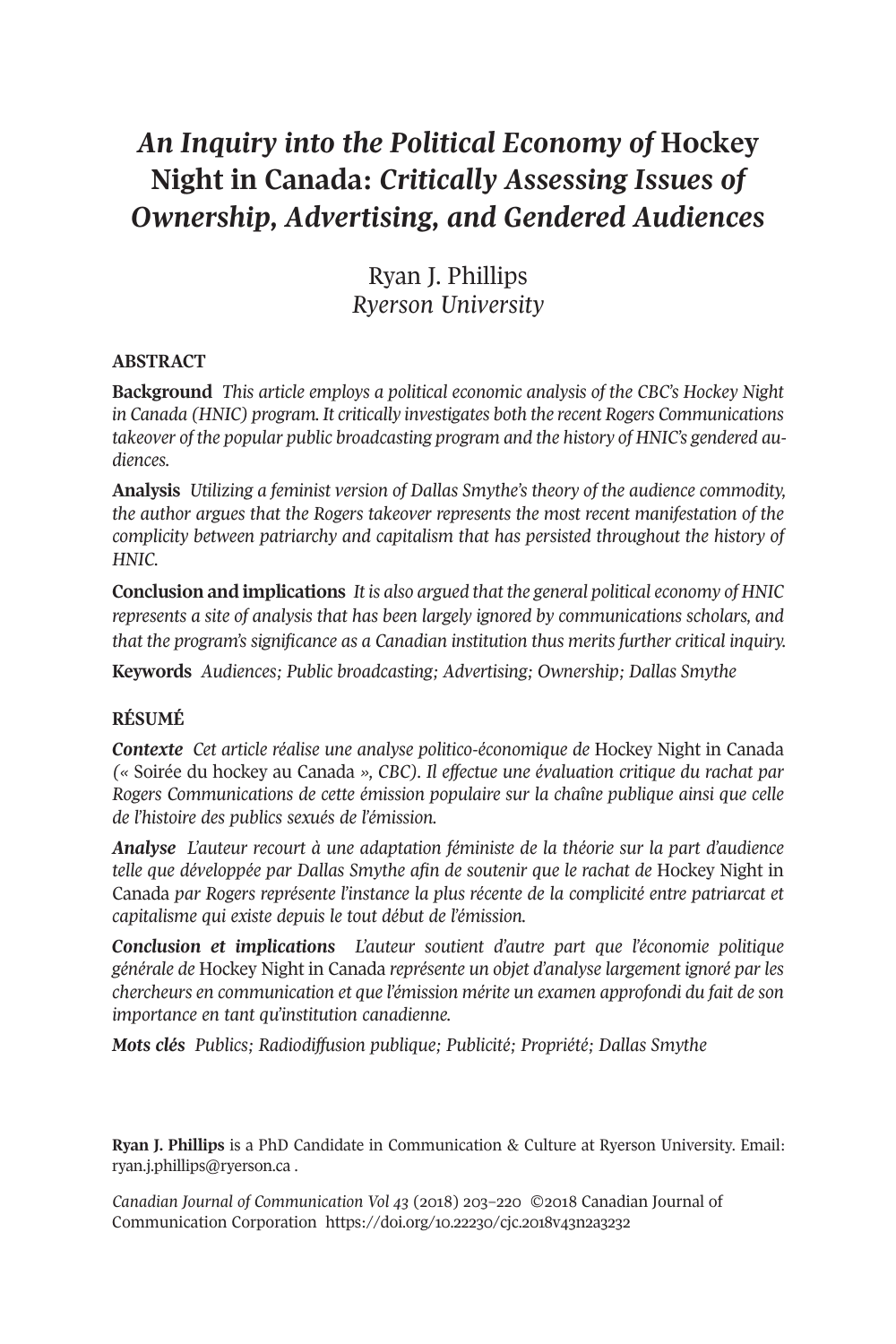## **Introduction**

*Hockey Night in <i>Canada (HNIC)* has historically been by far the most consistently popular public broadcasting program in Canada (Rowland, 2013; Scherer & Whitson, 2009). The goal of this article is to therefore open a critical inquiry into the political economy of the Canadian Broadcasting Corporation's *HNIC*. Although a significant body of scholarly literature has already examined such issues as the political economy of Canadian hockey (Cantelon, 2012; Hannigan, 2012; Stevens, 2012), CBC broadcasting policies and funding concerns (Scherer & Whitson, 2009; Starowicz, 2003), and the cultural politics of *HNIC* (Gruneau & Whitson, 1993; Whitson & Gruneau, 2012), these reports have typically sidelined any political economic elements of *HNIC* to the peripheries of analytic discussion. Indeed, while Scherer and Whitson (2009) provide a strong argument for hockey broadcasting as constituting a significant and unique institution of cultural citizenship in Canada, their analysis still only indirectly alludes to political economy aspects of the program, without going into great detail. As such, significant historical and critical perspectives relating to the current financial issues of the CBC's hockey broadcasting have not yet been systematically addressed—such as the recent *HNIC* takeover by Rogers Communications in 2014. Additionally, there currently exist no comprehensive economic analyses of the various gender inequalities prevalent throughout the history of Canadian hockey broadcasting. It is therefore crucial to comprehensively analyze the economic aspects of this program—such as ownership, allocation of resources, and production and consumption of gendered audiences—in order to facilitate a greater and more robust discussion regarding implications for public sports broadcasting policy, funding, and media activism. To this end, this article offers an analysis and critique of *HNIC* from a political economy perspective, specifically assessing the history and contemporary state of the CBC's most effective means of producing audience commodities.

# **Literature review**

Of particular interest to this inquiry are the historical developments that have led to the CBC's difficulties in acquiring the broadcasting rights to National Hockey League (NHL) games featuring Canadian teams—despite the CBC's iconic *HNIC* program being effectively responsible for producing the audiences for those games (Scherer & Whitson, 2009; Shoalts, 2014). Within the field of communications, audiences are often considered to be one ofthe primary commodities of media industries (Garnham, 1990; Golding & Murdock, 1996; Smythe, 1977). According to Smythe's (1977) theory of audience commodities, audiences are effectively produced by media through the provisioning and promotion of content. Once produced, these audiences are then sold to advertisers who covet their attention and purchasing power. More specifically, the watching time of audiences is the commodity form that is produced and sold to advertisers and constitutes a sort of labour time (or watching time) that is functionally similar to that of other workers in capitalist economies (Jhally, 1990; Smythe, 1977). The watching time of audiences is therefore exploited by broadcasters for the surplus value that is produced through viewing advertisements.

The audience commodity is especially relevant in television broadcasting, such as *HNIC*, for this medium relies heavily on funding from advertising revenues—even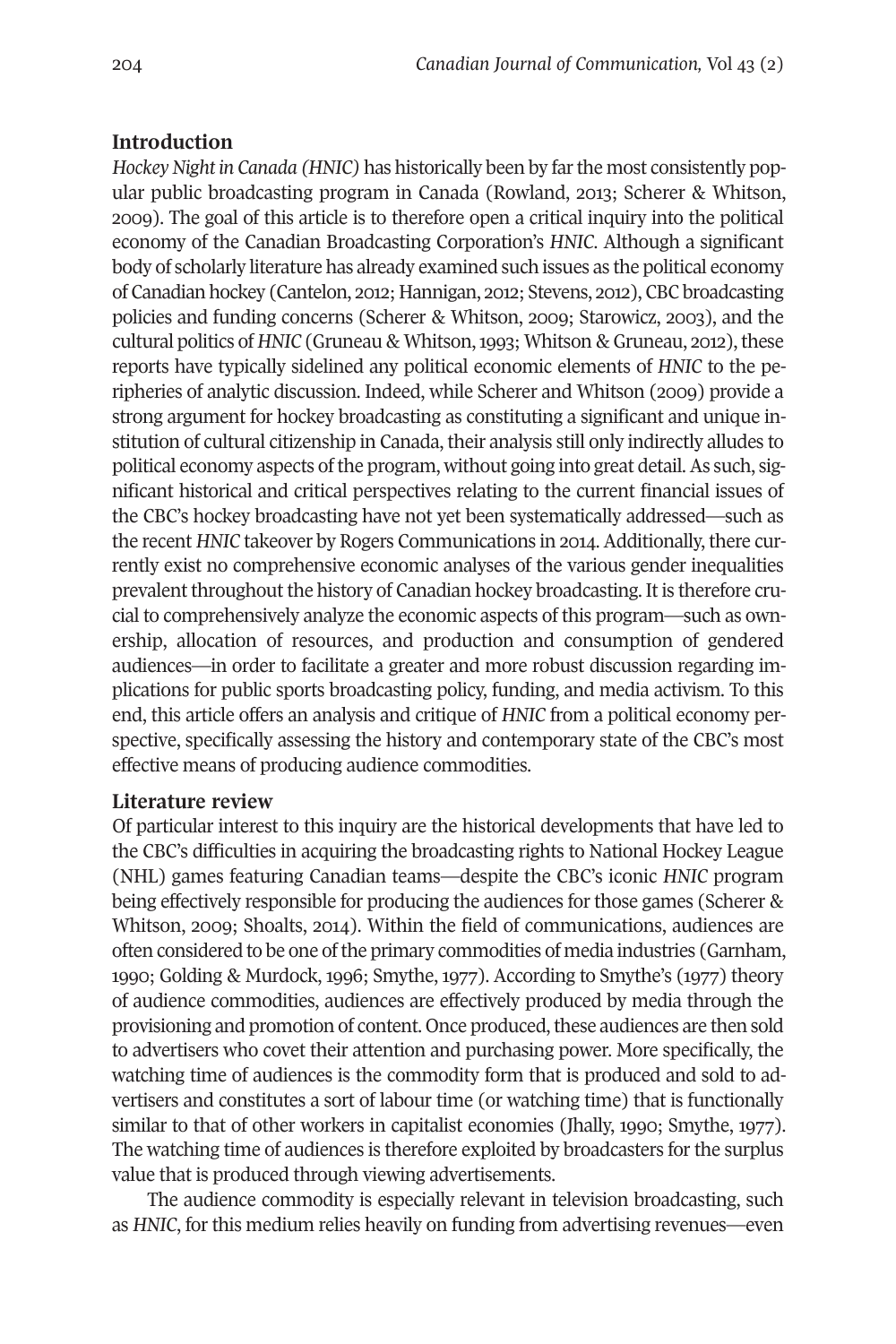in the case of some public broadcasting bodies such as the CBC (Meehan, 2002; Starowicz, 2003). Although the political economy approach is an expansive subfield of communication studies, encompassing issues of commodification, media reform, and technological advancements, to name only a few areas ofresearch, this particular analysis aims to open a general critical inquiry into *HNIC*. Therefore, while the issues of ownership and gendered audiences are the primary concerns of this investigation, they are by no means exhausting the critical analytic utility of a political economy perspective. Rather, this article aims to provide a theoretical and methodological framework within which to situate further studies into the political economy of *HNIC*.

Riordan (2002) has argued that the history of the political economy approach to communications research has been fraught with male-dominated viewpoints. Indeed, feminist media scholars have tended to gravitate more toward representation, ideology, and issues typically found in cultural studies. Riordan notes that this male-dominated viewpoint could be attributed to the fact that women still maintain a minority role in materialist academic fields, such as economics and policy studies. Although political economy has tended to focus on production and distribution (as well as ownership), Riordan argues that a feminist political economy ought to further develop a comprehensive analysis of consumption in the realm of media, with specific emphasis on the identities of consumer subjects (Riordan, 2002). As such, there exists an identified need to investigate the consumption aspects of popular media, as consumption is the necessary counterpart to production and labour in the capitalist system (especially from Smythe's perspective of work-time and buying-time). This perspective is in reaction to the often gendered history of political economy of communications research, in which production is often privileged over consumption. It is therefore important to investigate this often neglected perspective of political economy of communications. Hence, this article employs a feminist political economy approach to better understand not only the identity politics involved in *HNIC*, but also how those identities relate to the economic realities of Canadian public broadcasting. This perspective is crucial to going beyond the current issue of the Rogers takeover and understanding more fundamentally how *HNIC*, throughout its history, has enabled both gender inequality and market dominance in public sports broadcasting.

This article critically analyzes the economic history of audiences and advertising as they relate to *Hockey Night in Canada*, and specifically addresses the difficulties faced by the CBC in retaining the rights to the *HNIC* audience. It argues that public sports broadcasting in Canada as an institution of communications is increasingly being undermined by the private sector and has, as a result, perpetuated gender inequalities due to an over-reliance on advertising revenue forfunding. The examination begins by engaging with the political economy approach to media generally and Smythe's theory of the audience commodity and its critics specifically, in relation to *HNIC*. From there, it employs Smythe's theory to construct a critical history of *HNIC*, including the recent takeover by Rogers Communications. The article then addresses issues of gender inequality in public broadcasting of Canadian hockey—with a focus on the history of gendering both content and audiences—and the role ofthe for-profit sector in perpetuating these inequalities.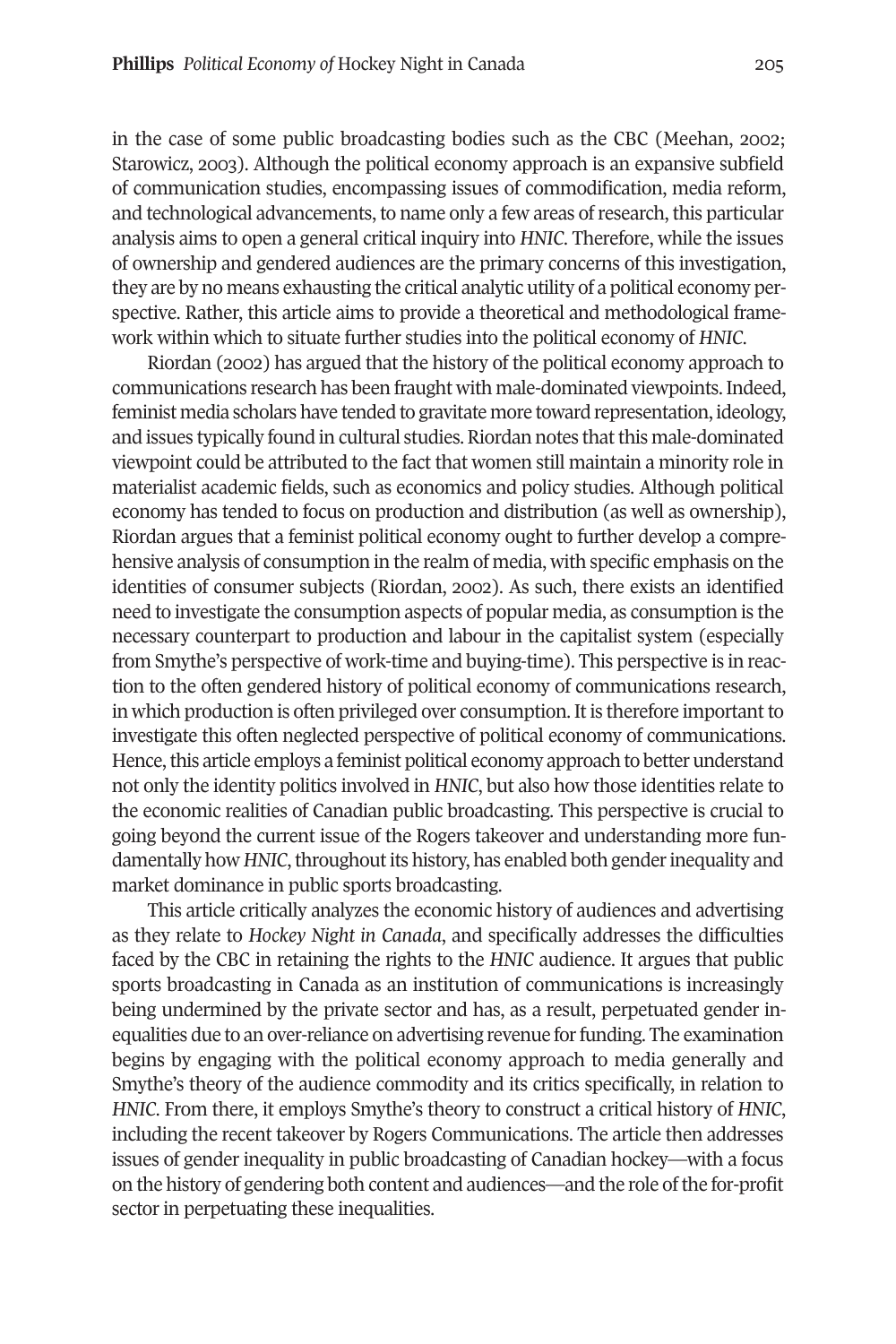#### **Advertising and the audience commodity**

In the 1960s and 1970s, Dallas W. Smythe argued for a materialist approach to studying communications by focusing on the economic bases of media. For Smythe, this approach was meant to complement and balance out what he saw as an excessive amount of ideological critique within mid-twentieth-century Marxist scholarship (Smythe,1977,1978). What Smythe called the "blindspot" of Western Marxist scholarship thus referred not only to a lack of Marxistinquiry into communications, butrather to an ignorance of the material qualities of media (Smythe, 1977). Rather than focusing solely on ideological critiques of representation or psychoanalytic interpretations of media, Smythe argued that it was crucial to also understand and critically analyze the historical developments and economic activities upon which Western communications systems and institutions were based (Smythe, 1984). Smythe therefore proposed a critical political economy approach to the study of communications. For Smythe, as well as other scholars that have since followed in the political economy tradition, the epistemological concerns of materialism and historical development were crucial to understanding the realities of social actors and institutions (Mirrlees, 2016; Mosco, 2009; Smythe, 1984).

Critical political economy typically positions itself in contrast to neoliberalism the dominant global economic ideology since the late twentieth century, which emphasizes the minimization of government (regulation, social welfare, public goods and services, etc.) within free-market capitalist systems (Davies, 2016; Mirrlees, 2016). The political economy approach therefore situates itself within a realist ontology, which seeks to critically examine and explain real-world phenomena through a combination of theory and empirical evidence. To do so with regards to media industries, it was first necessary to question and investigate what economic purpose the communications industry served in the capitalist system. Smythe therefore sought to reverse the site of analysis from ideological interpretations of media content to the economic and material bases of capital accumulation within media industries.

In 1977, Smythe first proposed the theory of the audience as the primary commodity of capitalist communications industries. This theory resulted from the observation that media broadcasters do not typically accumulate capital from audiences directly, but rather from advertising revenue. As a result, the communications industry can be understood as creating and perpetuating capital by producing audiences as a commodity to be sold to advertisers (Meehan, 2002; Mosco, 2009; Smythe, 1977). In this sense, audiences are the commodity of capitalist media, albeit a particular form of commodity, in that their attention and purchasing power is produced and sold without their consent or conscious involvement. Smythe characterized this process as a form of labour exploitation: just as the labour of workers is exploited in the workplace by the owning class, so too are the attention and leisure time of audiences exploited by broadcasters.

In the workplace, workers sell their labour power to owners in exchange for wages. However, the attention and purchasing power of individuals during their non-working leisure time is sold without their knowledge or consent by broadcasters to advertisers in exchange for profit (Golding & Murdock,1996; Meehan, 2002; Smythe,1977). From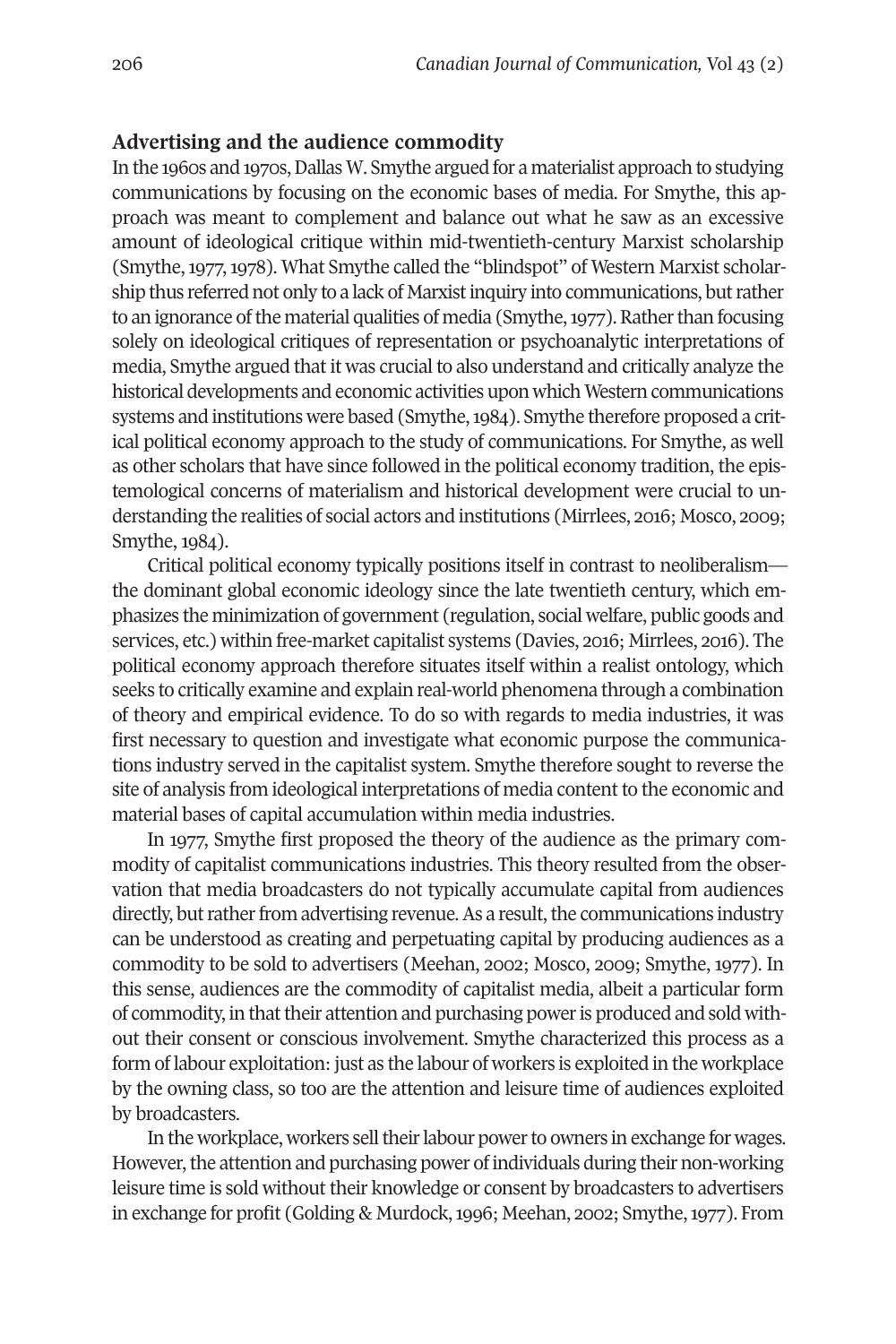this perspective, the content of media is merely created as a "free lunch" to attract viewers and produce a captive audience that can be sold to advertisers (Smythe,1977). While Smythe also contends that media contentis responsible for cultivating ideologies in the familial context of home life and leisure time (see Smythe, 1978, for these clarifications), this process of the "consciousness industry" also bares equally important materialist components which, until Smythe's theory, were largely ignored in Marxist literature.

Though some theorists—notably, Garnham and Murdock—were initially critical of some details in Smythe's theory, most media scholars generally agree that the audience commodity is a useful lens through which to analyze the political economy of television broadcasting (Garnham, 1990; Golding & Murdock, 1996; Livant, 1979). Still, it is useful to revisit these criticisms in orderto better understand and refine Smythe's theory. For Garnham (1990), Smythe's theory is problematic in that it fails to both account for other commodities that are exchanged and relate this concept to the fundamental Marxist components of class and class struggle. Indeed, by focusing on the audience as the commodity form of capitalist media systems, Smythe ignores the exchange of other products and services that are facilitated through advertising. Additionally, Smythe does not directly relate the audience commodity to the plight of class struggle—nor, forthat matter, does his theory explicitly address the hybrid issues of gender or race within contemporary capitalism.

Another prominent figure engaged in the audience commodity debate was Murdock (1978), who raised a number of issues with Smythe's initial theory. For Murdock, Smythe's audience commodity was too general, and, although certainly useful to the analysis of advertising-dependent media such as most television broadcasts and newspapers, did not account for other media such as film, other than in instances of product placement (Meehan, 2002; Murdock, 1978). Additionally, Smythe's theory did not take into consideration the role of the state in the materiality of communications industries, and thus largely ignored the political aspect of the political economy approach. Since these initial "blindspot debates" regarding Smythe's theory, however, the audience commodity has generally been adopted by communications researchers, albeit in a reduced and more focused capacity that specifically addresses advertisingdependent media, and also takes into consideration the relationships between audiences and other commodities, class struggle, and issues of identity politics such as feminist and postcolonial perspectives.

The CBC, however, is not a purely public broadcaster in that it relies on a mix of both public and private funding in order to operate. Although Smythe (1978) notes thatthe production and exploitation of audience commodities appears wherever capitalist media systems exist, he also argues that the socialization or nationalization of media outlets can effectively protect against this phenomenon. However, mixed public media outlets, such as the CBC and its *HNIC* audience commodity, have received less theoretical attention. In capitalist media systems, the labour of broadcasters is manifested in the creation and provision of content as the "free lunch" to attract and thereby produce audiences as commodities. These commodities are then sold to advertisers in exchange for profit. In fully public media systems, public funds are allocated to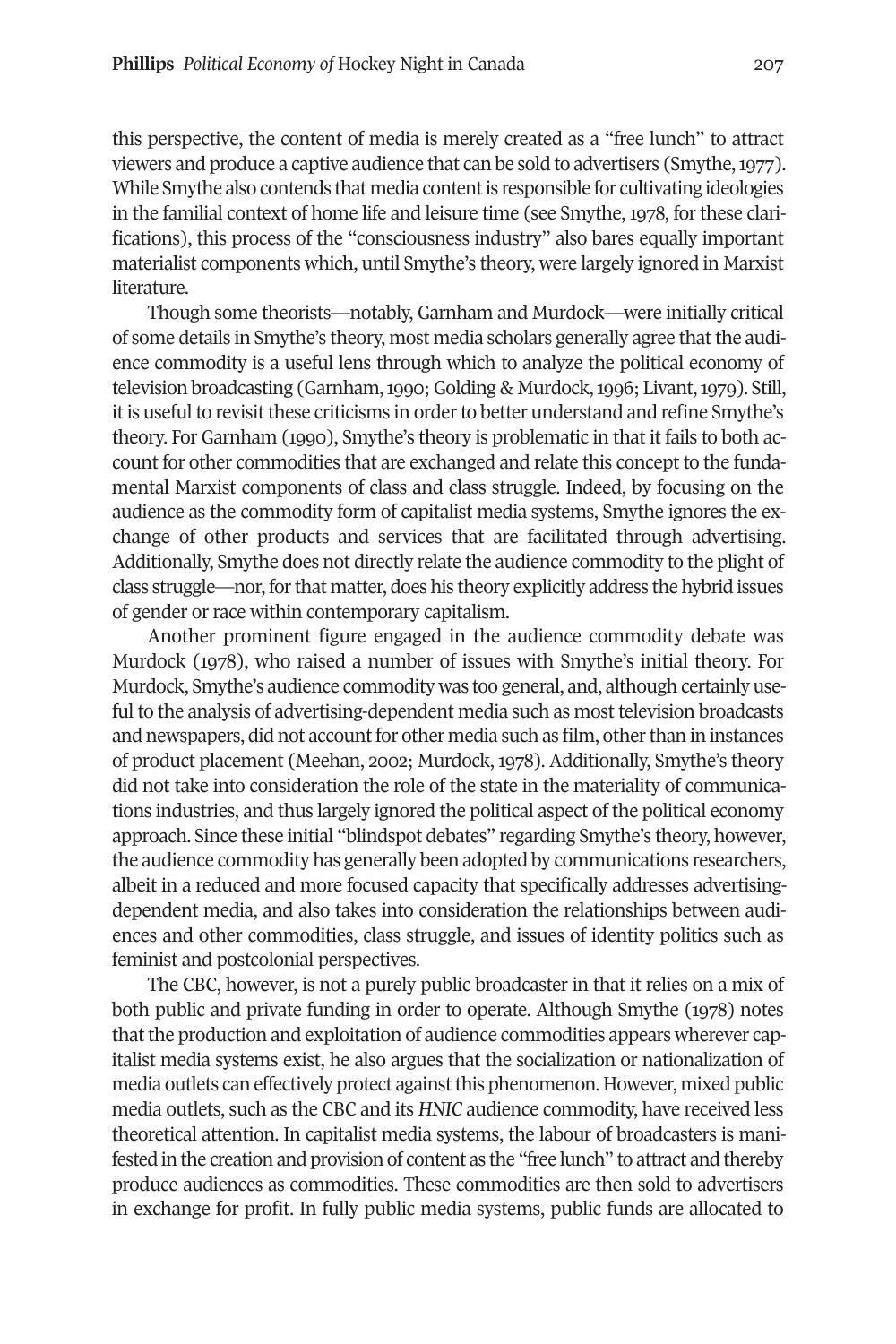media broadcasters to provide content to the citizenry—without the commodification of audiences, as the audience is not subsequently sold to advertisers. The mixed public media system of the CBC, however, still requires that the broadcaster commodify and sell audiences in ord[er](#page-15-0) to continue to operate, especially as its levels of public funding continue to diminish. 1

The Rogers takeover and subsequent profiting from the sale of the *HNIC* audience commodity to advertisers thus represents a form of exploitation of the CBC, comparable to how other industries exploit and profit from the labour of factory or restaurant workers.Rogers is now profiting from the CBC's production of an audience commodity. Just as workers in capitalist systems become personally alienated from the commodities and services that they produce for the benefit of owners (in that they do not retain any substantial relations between themselves and the results of their labour), the CBC has become similarly alienated (albeit, in an institutional way) from the *HNIC* audience commodity that it has produced and continued to reproduce since the program first began—now for the benefit of Rogers.

In the context of *HNIC*, the production of an audience commodity can be found throughouttheprogram'shistory.Itis importanttonote thatdiscussions of*HNIC*cannot be divorced fromdiscussions abouttheCBC, especiallywhentaking ahistorical perspective. This is due to the fact that the CBC was both initially responsible for creating *HNIC* and responsible for perpetuating the program's reproduction (and that of its audience commodity) since the 1930s. Since its inception, the CBC's hockey broadcasting has been reliant on the corporate presence of—among others—General Motors, Imperial Oil, the Molson Brewing Company, and, more recently, Rogers Communications (McKinley, 2012; Scherer & Whitson, 2009; Shoalts, 2014).

Though a public broadcaster, the CBC has never been completely publicly funded. In fact, the CBC's public funding has been cut by both Liberal and Conservative federal governments throughout its history (Scherer & Whitson, 2009). Although the new Trudeau Liberal government did implement an increase of \$675 million in federalfunding over a five-year period for the CBC in 2016 (Abma, 2016), the public broadcaster remains economically vulnerable due to decades of funding cuts and rising inflation. In order to fund its broadcasting, then, the CBC has needed to continue producing and reproducing profitable audience commodities to sell to advertisers, with *HNIC* audiences historically being the most profitable. Until the Rogers takeover, advertising revenue from hockey broadcasting on the CBC was estimated to be between one-third and one-half of all CBC advertising revenue each fiscal year (Rowland, 2013). However, lack of governmental funding and policy support regarding content rights has resulted in the CBC being alienated from its own commodity—a phenomenon that has only increased since the adoption of neoliberal policies and ideology during the late twentieth (and early twenty-first) century. The lack of governmental support has meant that the CBC has increasingly been reliant on ad revenue, and this has become a serious issue forthe CBC following the loss ofthe NHL contract.As a result,the CBC's annual ad revenue decreased from approximately \$375 million in 2012 to approximately \$330 million in the first year of the new Rogers contract with the NHL (CBC, 2013, 2015).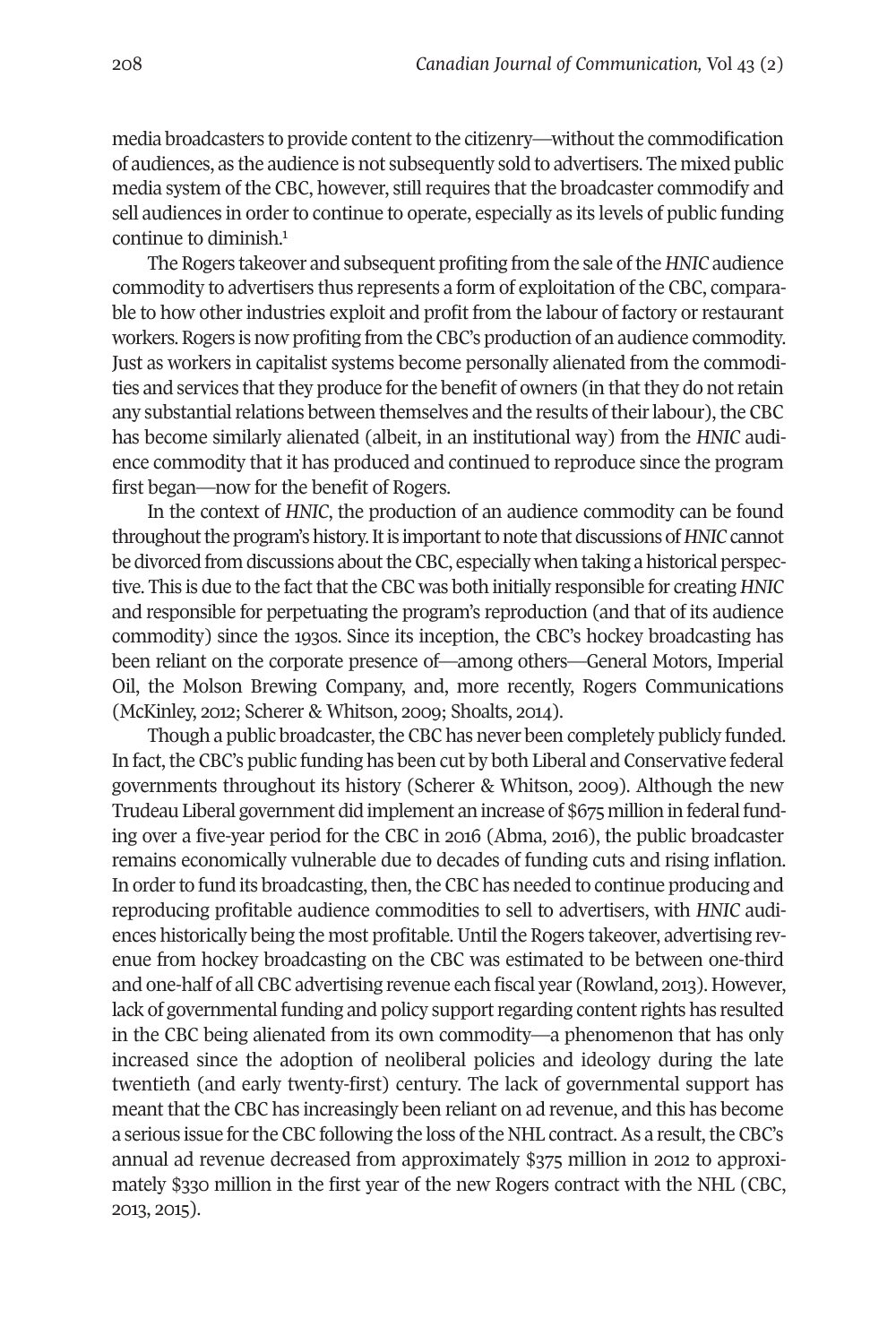Richeri (2004) has argued that public broadcasting is essential for administering education, information, and entertainment to the public citizenry. Public broadcasting is therefore fundamental to democracy, in that it provides these essential services without (or atleast, with as little as possible) corporate influences from the private sphere. However, public broadcasting is also crucial in its ability to deliver a platform for free speech to the national citizenry—something that is fundamentally undermined in *HNIC*'s privileging the viewership of middle-class men (Richeri, 2004). The increasing implementation of neoliberal policies in public sports broadcasting in Canada has therefore resulted in a significantly compromised public sphere of communications. This process has resulted in a conflicted state ofthe *HNIC* audience commodity, which needs to be addressed given its relation to the realities of public broadcasting in Canada.

#### **History of** *HNIC***: Ownership, audiences, and advertising**

Canadian hockey broadcasting originated in the radio programs ofthe 1920s and 1930s, with hosts such as the iconic Foster Hewitt announcing the play-by-play games to hundreds of thousands of Canadians. These broadcasts exclusively covered NHL games, since the NHL had established itself as the most prestigious North American league by the 1920s (Gruneau & Whitson, 1993; Scherer & Whitson, 2009). In 1929, MacLaren Advertising purchased the radio broadcasting rights for all Toronto Maple Leafs games and immediately began selling sponsorship opportunities to various private companies. Beginning in 1931, approximately 1 million Canadians tuned in weekly to The General Motors Hockey Broadcast radio show with its host Foster Hewitt, until the American GM president withdrew the company's sponsorship in 1936 (McKinley, 2012; Scherer & Whitson, 2009). At the start of the 1936–37 season, Imperial Oilreplaced GM as the primary sponsor of Canadian hockey broadcasting, during which time the Canadian Broadcasting Corporation (CBC) was also created as a public broadcaster and granted the rights to hockey broadcasting (which, from then on, became officially known as *Hockey Night in Canada*) (Scherer & Whitson, 2009). By the end of the 1930s, the CBC was delivering this contentto an audience of approximately 2 million Canadian viewers every weekend (Whitson & Gruneau, 2012).Although the CBC took over broadcasting rights for NHL games, MacLaren Advertising remained partnered with the public broadcaster, continuing to sell sponsorship opportunities to private companies and creating profit through advertising revenue for both MacLaren and the CBC.

In 1952, only a few weeks after television broadcasting came to Canada, Foster Hewitt hosted the first televised *Hockey Night in Canada* game between the Toronto Maple Leafs and the Boston Bruins, with Danny Gallivan hosting NHL games in Montréal (Deschamps, 2013; Lupien, 2017; Scherer & Whitson, 2009). By the early 1960s, the audience for the televised Saturday night *HNIC* broadcasts had grown to approximately 5.5 million Canadian viewers (Whitson & Gruneau, 2012). With viewership increasing in the 1950s, the audiences that *HNIC* was producing became a staple commodity for the CBC—and one of the broadcaster's essential sources of revenue. In an attempt to capitalize on this audience, the Molson Brewing Company purchased the Montréal Canadiens in 1956 and also became a co-sponsor of the *HNIC* programming. By 1976, after a 40-year partnership,Imperial Oil ended its sponsorship of *HNIC*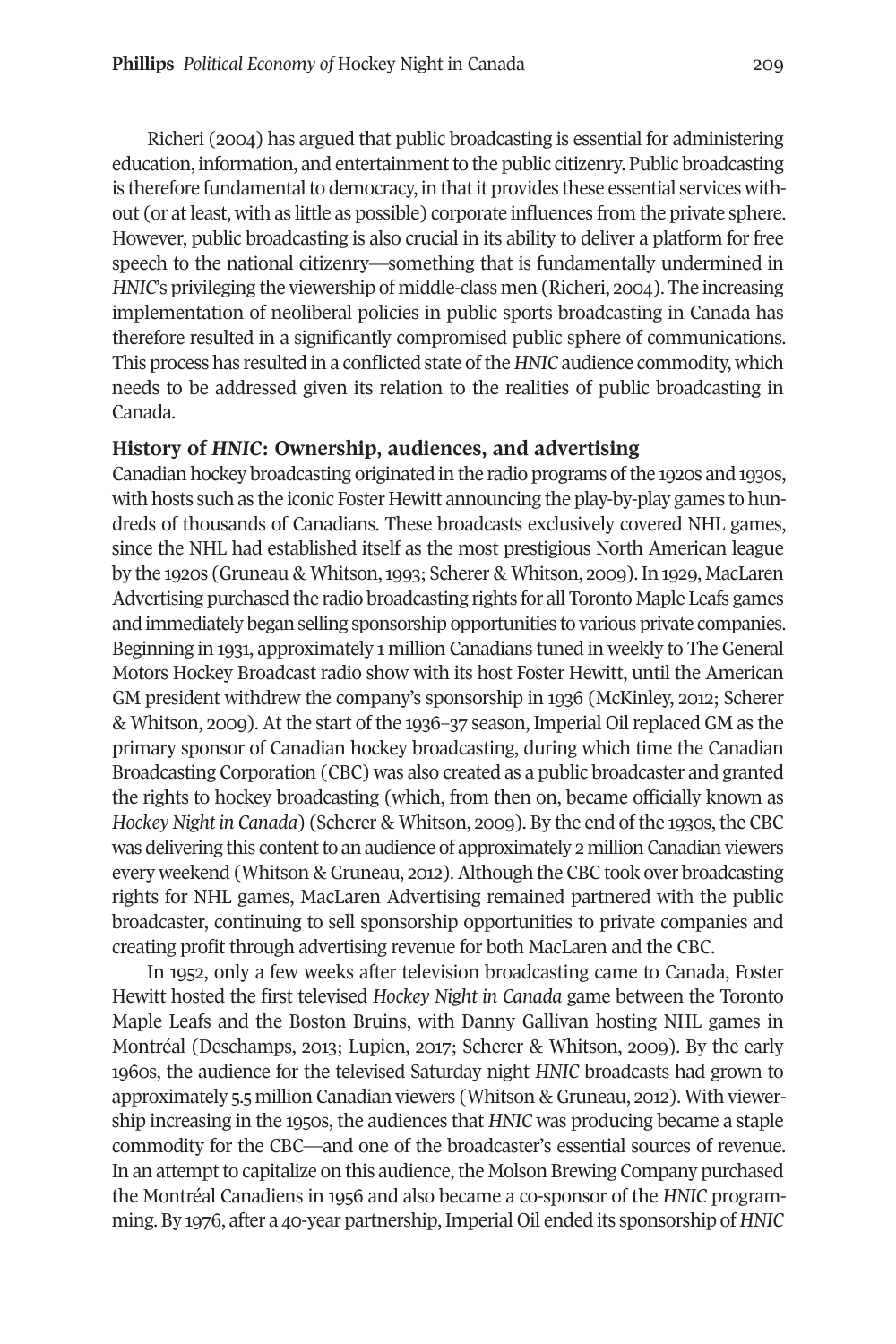(Scherer & Whitson, 2009; Young, 1990). Although Molson had been a co-sponsor of *HNIC* since its purchase of the Montréal Canadiens in 1956, the company struck a deal with CBC in 1988 that effectively ended MacLaren Advertising's role in the institution's hockey broadcasting. The program was subsequently renamed Molson *Hockey Night in Canada* on CBC (McKinley, 2012; Scherer & Whitson, 2009). However, this rebranding was not wellreceived by Canadians, and in 1995 the CBC enacted a clause that gave the broadcaster ownership of the *HNIC* program (which, until that point, it had never officially owned). With declining viewership during the 1990s, Molson sold the Canadiens and ended its sponsorship of *HNIC* in 2001, this left the program with a variety of smaller sponsors in a state of relatively decentralized power.

However, the beginning of the twenty-first century saw a sudden and dramatic change in the CBC's ability to retain its control over *HNIC*. In 2006, the private broadcasting partnership between CTV and TSN (CTV-TSN) began competing with the CBC for bids on the rights to *HNIC*. While the CBC ultimately retained the rights to its program by 2008, in a new six-year deal reportedly worth \$600 million, this victory was short-lived (Scherer & Whitson, 2009). By the end of the CBC's most recent contract in 2014, competing bids from the private sector resurfaced, this time including a successful Rogers Communications bid of \$5.2 billion (Cwynar, 2017; Shoalts, 2014). This new ownership of *HNIC* media content was also accompanied by Rogers taking over the show's production offices in the CBC building as well as a portion of its production staff. Although the CBC is still allowed to broadcast the Rogers-produced Toronto Maple Leafs or Montréal Canadiens games on Saturdays and Sundays, the only revenue the public broadcaster now receives from *HNIC* is what it accrues from renting its office space to Rogers (CBC, 2015; Shoalts, 2014). This means that, although the *HNIC* audiences had been originally produced by the CBC since the late 1930s, all advertising reven[ue](#page-15-1) acquired from selling that audience commodity would now go directly to Rogers. <sup>2</sup> As a result of the significant reduction in revenue, in addition to its most recent funding cuts by the federal government, the CBC was forced to lay off dozens of long-term employees (Shoalts, 2014, 2016). The Rogers takeover of *HNIC* thus represents a severe undermining of public broadcasting in Canada, as well as the manifestation of volatile neoliberal market forces within the broadcasting sector.

As discussed, even though the CBC is a public broadcaster, it has historically relied on advertising revenue due to its minimal levels of state funding (unlike some other national public broadcasters, such as the BBC in the U.K.). In a 2016 report comparing funding for public broadcasters, Canada was found to invest 64 percent less in public broadcasting institutions than the average funding provided by other states in the analysis (CBC, 2016). Additionally, CBC | Radio-Canada was found to rely upon commercial revenue for 37 percent of its total funding in 2016, with 20 percent of revenue coming from advertising (CBC, 2016). When taking inflation into account, government funding for the CBC has decreased by 36 percent in the past two and a half decades—from \$1.08 billion in 1991to \$1,04 billion in 2015 (CBC, 2016). This lack of substantial financial support for public broadcasting in Canada (which has been exacerbated since the adoption of neoliberal ideologies and policies beginning in the 1980s) has been perpetuated throughout the second half of the twentieth century by both Liberal and Conservative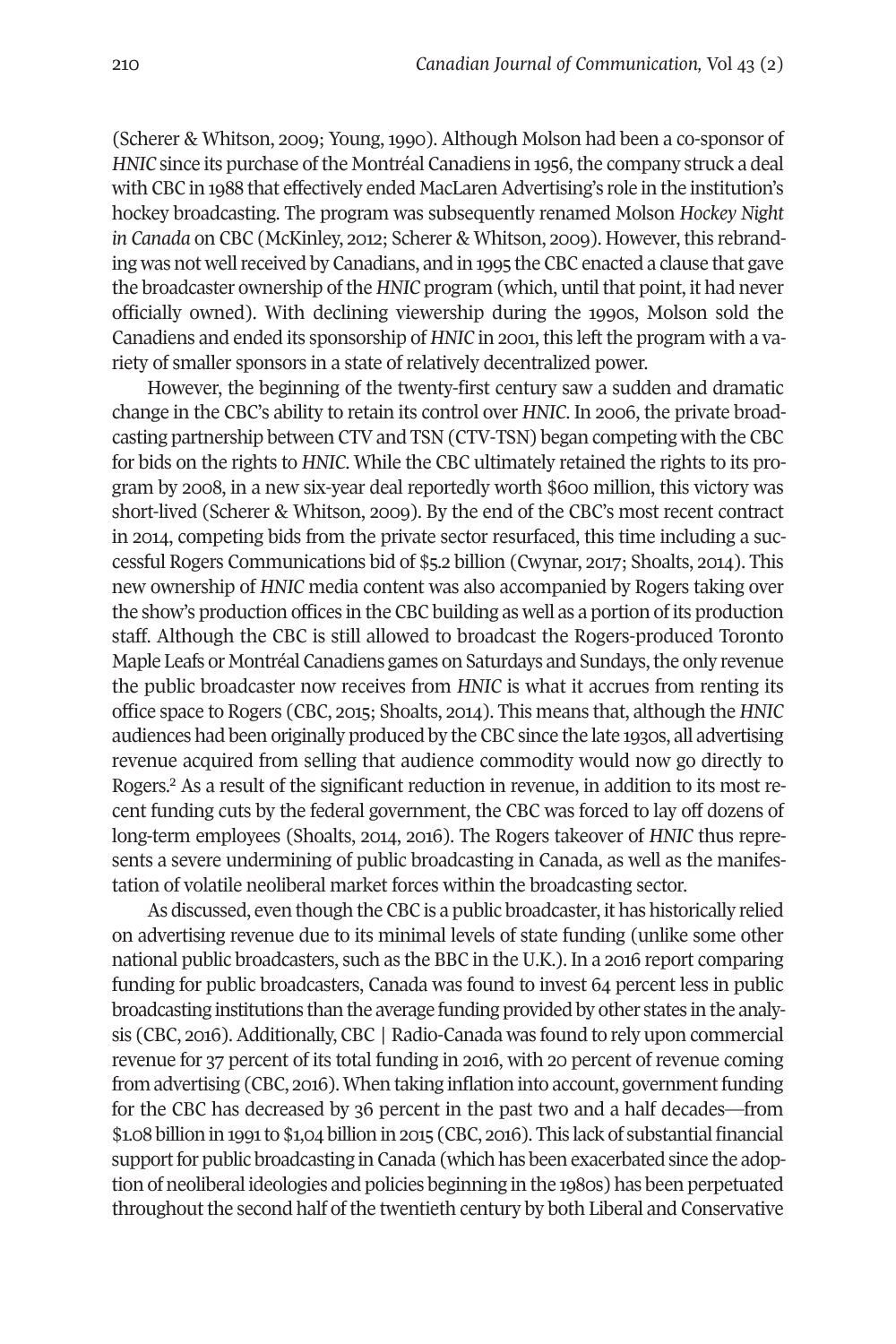governments, both of which have regularly cut CBC funding, even during times of economic prosperity (Rowland, 2013). In addition to cutting funding, some political figures (usually Conservative), such as Brad Trost and Maxime Bernier, have publicly attacked the practice of publicly funded broadcasting, and have even at times suggested that the CBC ought to be privatized (Murray, 2001; O'Malley, 2017). Overall, the combination of both decreasing ad revenue (especially following the loss of *HNIC*, as noted above) and funding cuts has positioned the CBC in a state of financial volatility.

Although the CBC has always been heavily reliant upon advertising revenue, the recent actions by the private sector have begun to seriously jeopardize its future relationship with *HNIC* as well as the financial support it accrues from hockey broadcasting. The Rogers takeover of *HNIC* in 2014 thus represents a significantly greater threat to the existence and integrity of the CBC than any other corporate involvement throughout the institution's history. Though private corporations have always been involved in *HNIC*, the recent actions by Rogers risk altogether alienating the CBC from its primary audience commodity, which the public broadcaster has been responsible for attracting and retaining for nearly a century. Without the revenue generated from selling this audience commodity to advertisers, in conjunction with its dismal levels of governmental funding, the CBC faces a potential risk of economic deterioration and collapse. This scenario would further undermine the notion of democratic communications in Canada, given that publicly available communications (including information, education, and entertainment) would become more difficult to obtain free of charge. While the loss of NHL broadcasting rights does not necessarily mean that the CBC will cease to exist, this certainly appears to be a significant aspect of the CBC's current existential crisis, and only contributes to the challenges posed by digitization and calls to dismantle the public broadcaster.

When the Québec-based *La Soirée du hockey* (the French-language sister program of *HNIC*) was similarly taken over in 2003 by the private company Réseau des sports (RDS), the takeover sparked a national discourse regarding the nature of hockey broadcasting in Canada (Scherer & Whitson, 2009). This discourse was primarily concerned with whether hockey broadcasting constituted a significant aspect of national cultural citizenship and, if so, whetherits takeover by the for-profit sector was againstthe public interest. Scherer and Whitson (2009) have argued that, much like certain cricket and soccer games in the U.K., hockey broadcasting has indeed developed into such a cultural citizenship status, and that it is therefore in the public's best interest to protect the free-to-air rights of the CBC's *HNIC*. While hockey broadcasting in Canada as a form of cultural citizenship is itself an interesting debate (see Adams, 2012, for an alternative perspective to that of Scherer & Whitson, 2009), it is argued here that the foundations ofthis debate are troubled by the coexisting forces of both capitalism and patriarchy within Canadian public broadcasting. In order to engage meaningfully with this debate, it is important to first recognize that existing hockey broadcasting in Canada is not (and has not historically been) apolitical—it has been tied to the capitalist exploitation of gendered audiences since its inception. It is therefore crucial to not only address the ownership concerns of *HNIC*, but also provide a thorough feminist political economy analysis of the CBC's history of hockey broadcasting.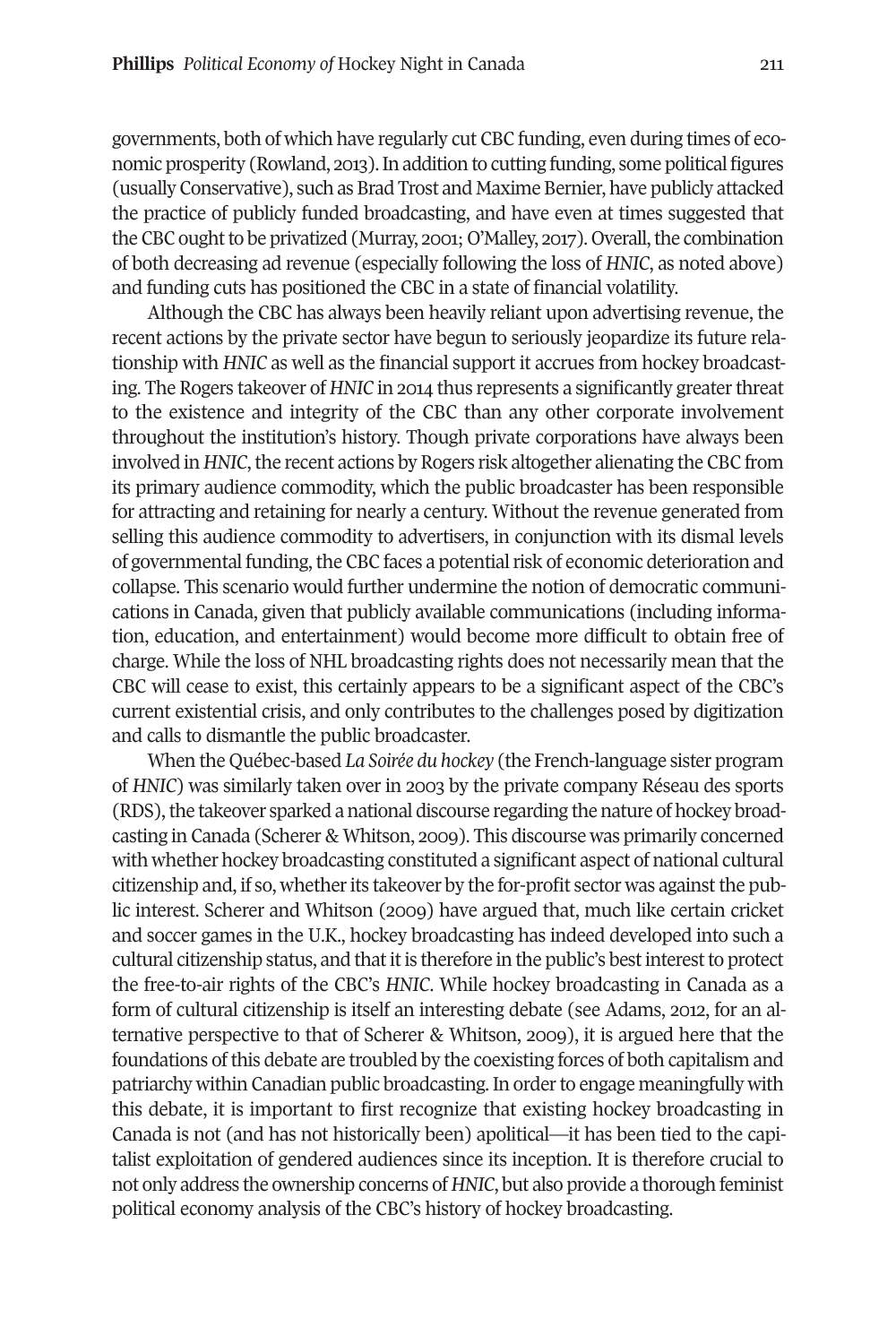#### **Feminist perspectives on the political economy of** *HNIC*

Until the 1960s, the audience commodity had been essentially synonymous with overall viewership of programming. However, during the early 1960s, networks began to persuade advertisers that not all audiences were equal, and that what mattered most economically was the "prime time" audience of middle-class, male viewers aged 18 to 35 (Golding & Murdock, 1996; Meehan, 2002). The logic of this valuation was based on the idea that middle-class males between the ages of 18 and 35 were the most likely demographic to purchase the products and services being advertised, given that they comprised the largest demographic of disposable income earners to whom investment purchases such as cars, insurance, homes, et cetera could be sold (Starowicz, 2003). This prime time audience demographic therefore became a more highly valued commodity, as their viewership of programs was weighed more heavily than, for example, low-income earners or older viewers when being sold to advertisers (Meehan, 2002; Starowicz, 2003). Television viewership and ratings are inherently undemocratic in capitalist societies, given that the attention of one audience member can be valued differently than another based on personal qualities such as income, age, ethnicity, or gender.Agenuinely democratic model of broadcast production, especially in Canadian public broadcasting, would therefore need to develop a balance between providing content for a diverse population and equating one viewer with one vote in favour of any given program.

However, the second wave of feminism during the 1970s resulted in a greater number of women joining the paid, middle-class workforce. While still fewer women than men were working in middle-class jobs (and even those women who were employed were earning considerably less than their male counterparts), the gendered socio-economic turn of the 1970s meant that middle-class women aged 18 to 35 suddenly represented a significant subdemographic of disposable income earners (Meehan, 2002). As such, this new female demographic constituted a potential niche audience commodity that could be produced and sold to advertisers. The key to efficiently manufacturing this new audience, however, was for broadcasters to introduce femalefriendly subcontent into the predominantly male-oriented programming, without alienating the already existing prime time male audience (Meehan, 2002). This historical moment in the development of the audience commodity coincides with the introduction of both *HNIC*'s first female sportscaster, Helen Hutchinson, in the mid-1970s, and the popular segment "Coach's Corner" in 1980 (Elcombe, 2010). This niche female audience commodity also helps to explain why "Coach's Corner" has persisted as a segment of *HNIC*, despite the often controversial rhetoric of its most famous commentator, Don Cherry.

During the mid-1970s, as mentioned, Helen Hutchinson became the first female *HNIC* sportscaster (Houpt, 2013; McKinley, 2012). However, due to other broadcasting commitments, Hutchinson's role lasted only one year, and it would be another two decades before another regular female host would appear on *HNIC* (McKinley, 2012). While Hutchinson's presence might have advanced women's representation in *HNIC* (albeit, in a limited way), her role in the production of the audience commodity was not revolutionary. Rather than attracting more female viewers and thereby creating a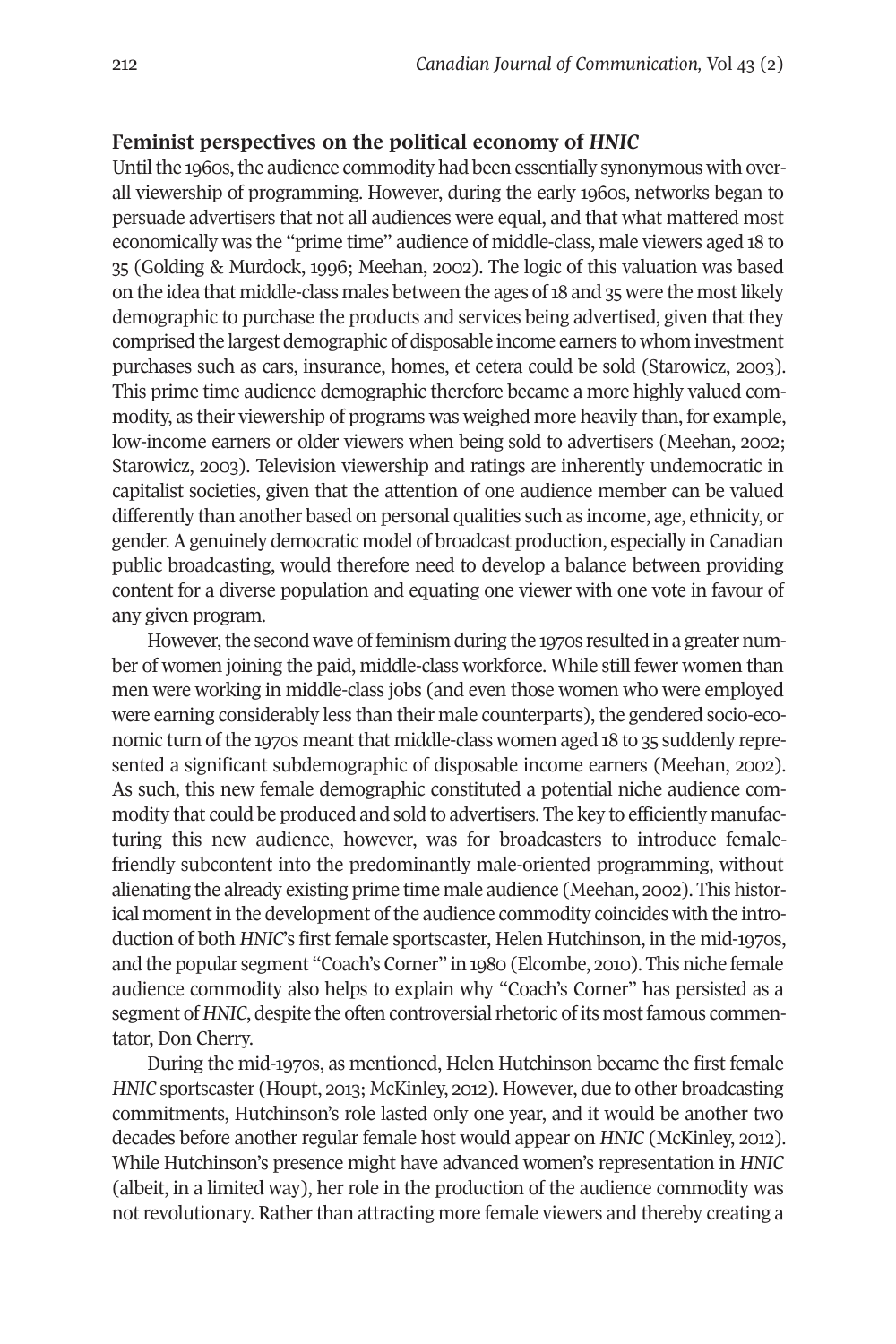greater and more diverse audience, Hutchinson's role was still one of providing highly technical coverage of men's games (and thus, merely reproducing the content also being delivered by her male counterparts). This makes sense in light of the second wave of feminism occurring during the time of Hutchinson's *HNIC* coverage: although sports casting was an essentially male-dominated, middle-class career that women were beginning to enter during the 1960s and 1970s, Hutchinson's *HNIC* stint still occurred several years before broadcasters and advertisers began to seriously considerthe niche female prime time audience as a potentially profitable commodity to cultivate. Additionally, Hutchinson's presence on *HNIC* for only one year is unlikely to have amassed any significant number of long-term female audiences.

In contrast to Hutchinson's short tenure, Don Cherry has been reproducing the *HNIC* audience commodity for almost 40 years. Despite his trademark style of controversial commentary that is, at times, even sexist in nature (see Elcombe, 2010; Fitz-Gerald, 2013), Cherry's role on "Coach's Corner" helped attract more viewers to *HNIC*, including a greater number of female viewers (Scherer & Whitson, 2009; Young, 1990). During the 1980s, his "Coach's Corner" segment sometimes produced greater audiences than the actual games being broadcasted (Scherer & Whitson, 2009; Young, 1990).Although Cherry provides technical commentary on the games, his charismatic persona, flamboyant suits, and plain speaking also made him a more accessible personality than many previous *HNIC* hosts (Deschamps, 2013; Elcombe, 2010). Cherry's rant style of commentary tends to also address controversial topics (both hockey-related and non-)—such as the U.S. invasion of Iraq, the role of fighting in hockey, and xenophobia regarding European players—which often ignite discussion among viewers (Elcombe, 2010). The "Coach's Corner" segment was further refined in 1987, when Ron MacLean replaced Dave Hodge as Cherry's politically moderate co-host (Elcombe, 2010; Scherer & Whitson, 2009).

The economic result of the "Coach's Corner" programming during the 1980s was that, by appealing to a wider array of viewers, Don Cherry served to also attract a greater number of the growing niche prime-time audience of 18- to 35-year-old working middle-class women.Although Cherry's domineering machismo certainly reflects the male domination of hockey broadcasting, "Coach's Corner" nevertheless allowed for the CBC to produce a more valuable audience commodity to sell to advertisers, as their viewership now included a greater number of the prime-time demographics (both male and female). Even Cherry's divisive politics and often inflammatory rhetoric have not resulted in either the CBC or Rogers firing him, arguably due to his role in attracting viewers and thereby maintaining the (re)production of the vital *HNIC* audience commodity (Brioux, 2016; Elcombe, 2010; Scherer & Whitson, 2009). Though Cherry's initial hiring might not have been a conscious attempt by the CBC to attract more female viewers, Cherry's continued presence has non[et](#page-15-2)heless resulted in a more profitable audience commodity for the public broadcaster.<sup>3</sup> The introduction of "Coach's Corner" in the early 1980s therefore represents something of a happy accident in which the CBC managed to attract more prime time female viewers via more widely accessible content, while not alienating its already established male prime-time audience with more coverage of women's hockey, or else with non-hockey content. While Cherry's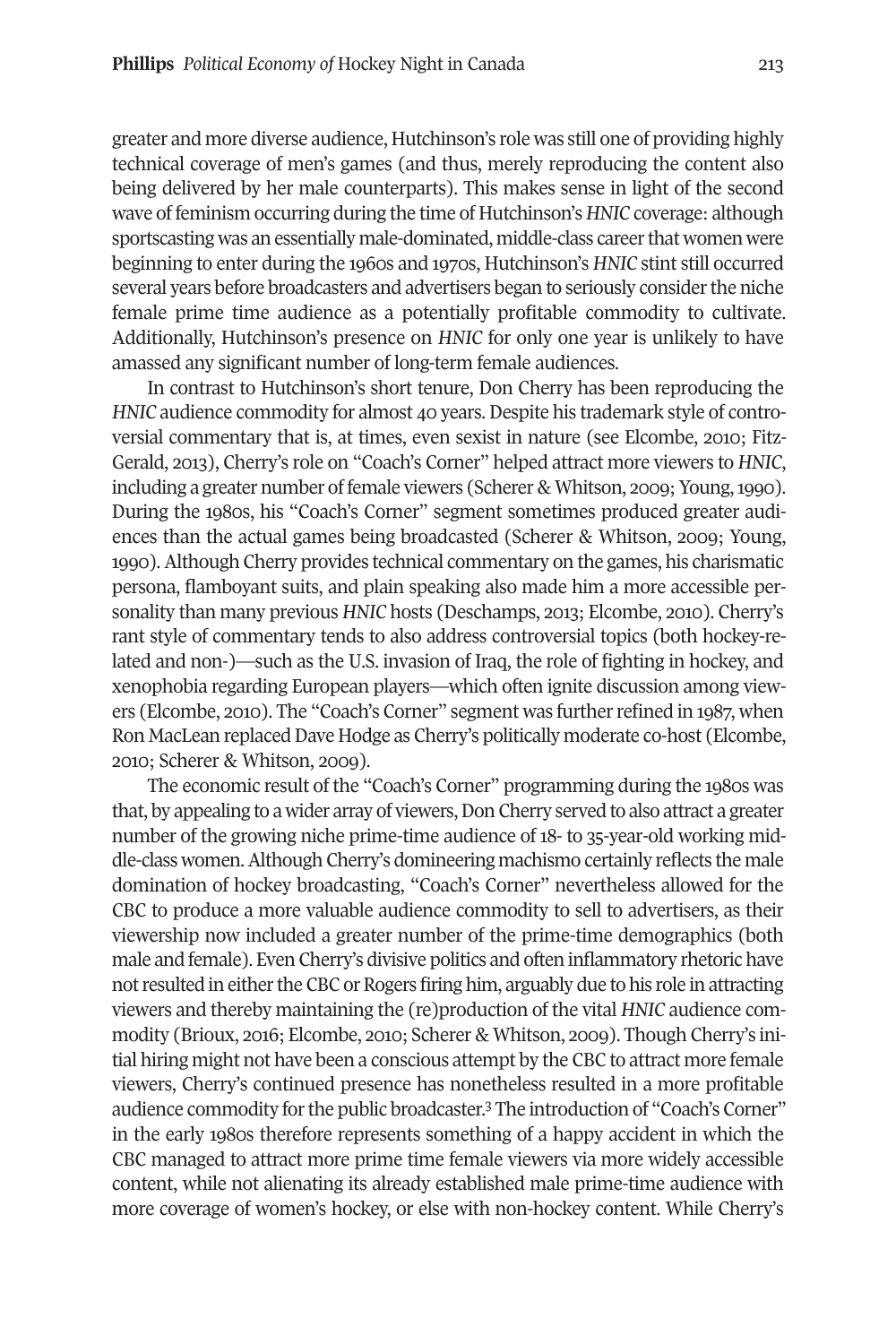cult of personality certainly contributed to his national media fame, these gendered economic issues are equally important in understanding the perpetual reproduction of "Coach's Corner" by both the CBC and Rogers.

Canadian interest in women's hockey has also been increasing throughout the twentieth century, yet has not managed to garner significant interest from broadcasters relative to men's hockey (Stevens, 2012). This is largely due to the fact that, although growing, interest in women's hockey and women's interest in hockey are still not as widespread as the male equivalents, largely due to late-nineteenth and early-twentieth-century gender stereotypes (Adams, 2012; Howell, 2001; Stevens, 2012), and the early partnership between *HNIC* and the NHL (an exclusively male hockey league) (Scherer & Whitson, 2009). Though hockey culture was heavily male-dominated during the late 1800s, an increasing number of Canadian women began participating in this culture and joining hockey leagues during the first few decades of the twentieth century (Howell, 2001; Stevens, 2012). The early partnership between *HNIC* and the NHL is not altogether surprising, given that the NHL was more geopolitically diverse than the local and regional women's hockey leagues that existed at the time (Stevens, 2012). Still, otherthan a slightlull during the 1940s and 1950s, during which time *HNIC* began its televised broadcasting of NHL games, the culture of Canadian women's hockey has generally increased throughout the past century. In 1988 there existed approximately 7,000 registered female hockey players in Canada, yet by 2003 this number had increased to over 60,000 (Stevens, 2012). However, with fewer economically viable opportunities existing, female pl[aye](#page-15-3)rs who wish to play professionally typically vie for either a position on the national<sup>4</sup> or Olympic teams (Gillespie, 2014). As neither of these teams compete as frequently as NHL teams, women's hockey is often left at the margins of sports broadcasting and media coverage.

This phenomenon echoes many of Meehan's (2002) concerns regarding the (sometimes contradictory) relationship between patriarchy and capitalism. The historical development of *HNIC* thus outlines the coexisting economic and patriarchal reasons for a continued disinterest in broadcasting women's hockey. During the 1930s, when *HNIC* began its radio broadcasts, the prime time audience (working middle-class, aged 18 to 35) consisted of mostly men, explaining why the *HNIC* and NHL broadcasting partnership focused exclusively on men's hockey. Although this male-dominated audience was itself socially fabricated by rigid gender stereotypes during hockey's rise to prominence in the late 1800s and early 1900s, this mostly male audience nonetheless resulted in at least a generation of Canadian men who had grown up with the sport representing a part of their national cultural identity by the time *HNIC* began broadcasting (Gruneau & Whitson, 1993; Howell, 2001). The production of this prime time male audience was then augmented during the 1950s with the televised broadcasts of NHL games. While the second wave of feminism occurring during the 1960s and 1970s meant that more women were entering working-class jobs, this period also coincided with an NHL expansion that established teams throughout Western Canada, such as the Vancouver Canucks, Calgary Flames, and Winnipeg Jets (Scherer & Whitson, 2009). Thus, by the time broadcasters and advertisers realized that there was a growing potential to produce a new niche audience commodity of middle-class women aged 18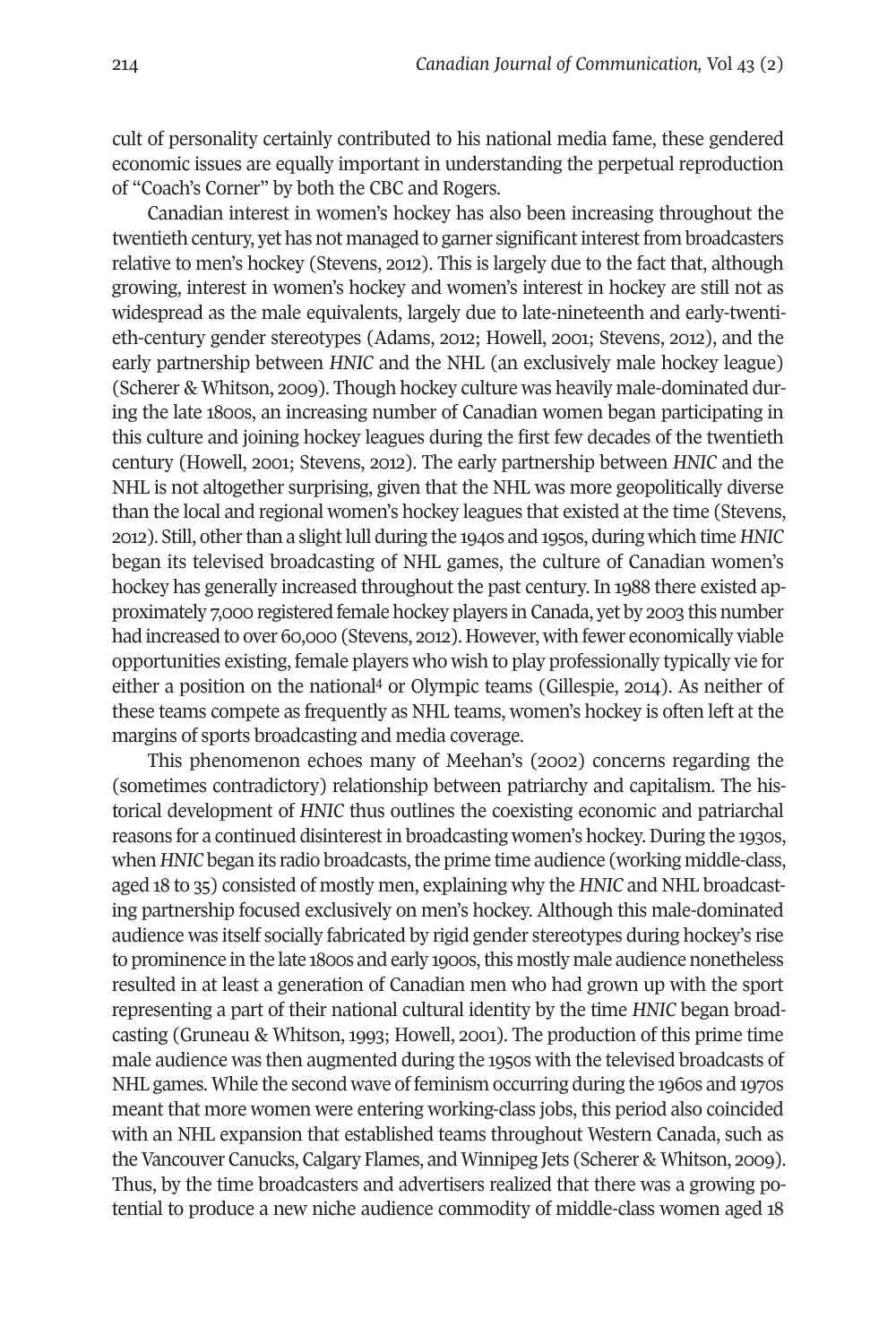to 35 in the early 1980s, the pre-existing male prime-time audience for *HNIC* had already been reproduced for over 50 years. The CBC therefore opted to input more femalefriendly subcontent into the already male-dominated *HNIC* via the above-mentioned establishment of "Coach's Corner," rather than potentially alienating any of the program's prime time male viewers. The broadcasting history of *HNIC* and "Coach's Corner" can therefore be understood as a perfect storm of pre-existing systemic gender inequalities (i.e., so few working, middle-class women during the late 1800s and early 1900s) and expansive capitalist interests integrating into public broadcasting (i.e., the CBC's minimal funding and reliance on advertising revenue, in addition to its partnership with the NHL).

The increasing popularity of women's hockey in Canada throughout the twentieth and twenty-first centuries—although often a site of cultural, economic, and policy-related conflict—has arguably been a more organic development than the history of national interest in men's hockey (Stevens, 2012; Whitson & Gruneau, 2012). Yet, due to advertising interest in reproducing the status quo, public broadcasting in Canada has maintained an androcentric economy of men's hockey. This is problematic for various reasons. As Jhally (1989) notes, sports media represent an arena (often literally) in which various social groups battle for dominant cultural narratives. This competition is also true from an economic standpoint, in that capitalist sports media also serve as sites in which various economic forces compete for resources and the accumulation of capital. Offering only (or even predominantly) male-dominated sports entertainment in public broadcasting is inherently undemocratic, as it privileges one demographic above all others and continues to reproduce systemic gender inequalities in the pursuit of profit. If indeed, as Richeri (2004) has argued, public broadcasting has a democratic role in providing information, entertainment, and freedom of speech to the general citizenry, then *HNIC*'s history is one that has consistently privileged the voice of male sports entertainment and the viewership of male citizens. Still, the current state of *HNIC*—even under the control of Rogers—makes sense given that audiences in the private and mixed public models are different than those in the fully public model.In the fully public model, audiences have democratic power (one viewer equals one vote). In the private and mixed public models, audiences are not equal, given that advertisers attribute greater value to key "prime-time" demographics with disposable income, particularly 18- to 35-year-old men (Starowicz, 2003). Although the CBC remains a formally public broadcaster, its history of, and increasing reliance on, advertising revenue makes it a highly conflicted public institution—situated somewhere in-between the public and private model, though much closerto the latter (i.e., a mixed public model). It is extremely unlikely that Rogers, as a private enterprise, will supplant the pursuit of profit in order to address any of these undemocratic and gendered elements of *HNIC*.

Given its role in the public sphere, the CBC should be offering hockey broadcasting that reflects national demographic interests in the sport, rather than providing the safer, female-friendly (yet not male-alienating) subtexts of such segments as "Coach's Corner." In light of this criticism, the growing popularity of the Canadian Women's Hockey League (CWHL) certainly merits a consideration for public broadcasting, es-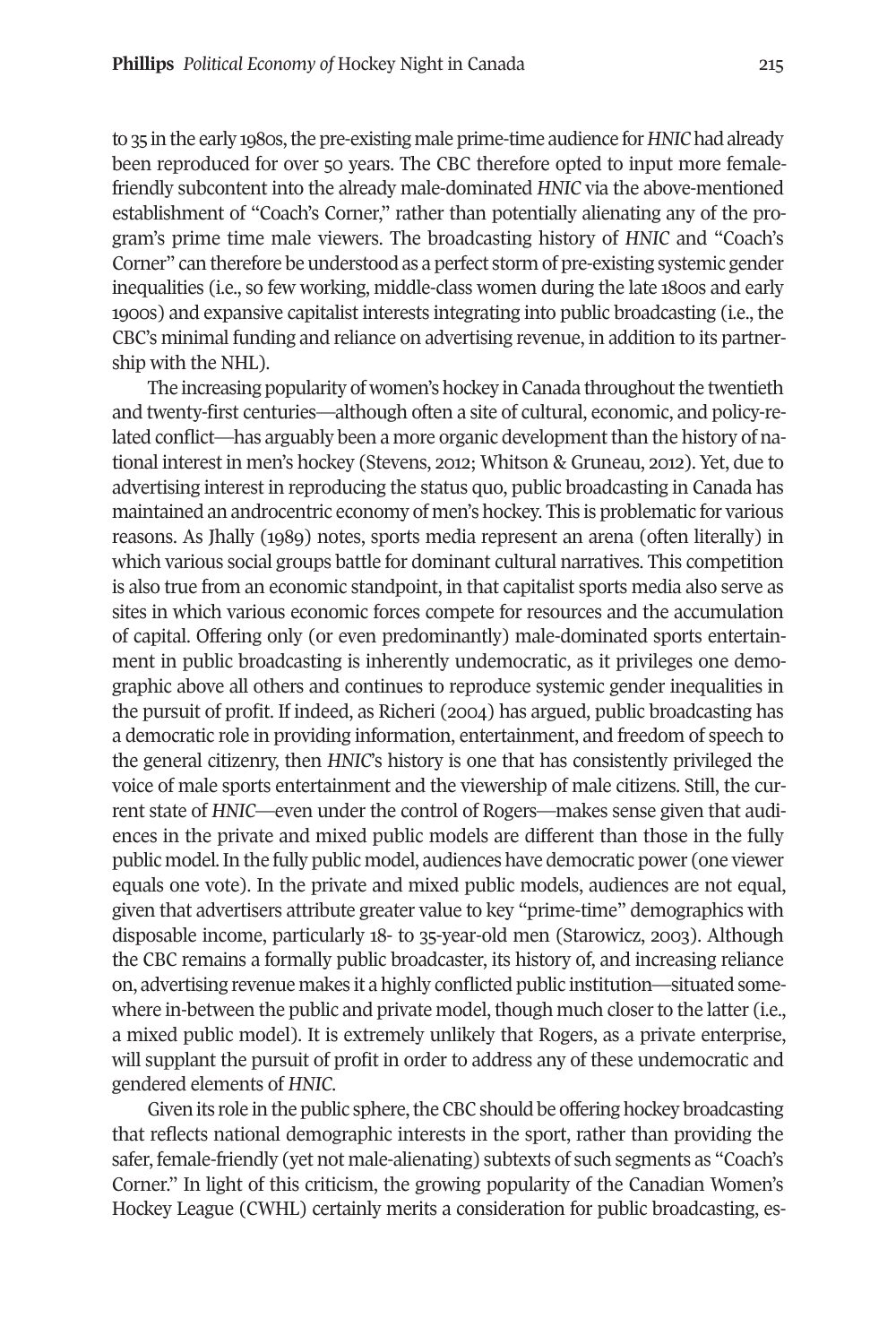pecially given that broadcasting audiences forthe current *HNIC* NHL games have been dwindling since the late 1990s (Gillespie, 2014; Scherer & Whitson, 2009). Indeed, introducing broadcast coverage of the relatively new yet quickly expanding CWHL on *HNIC* would serve as a cost-effective way of reinvigorating the national interest in televised hockey, similar to what occurred during the 1970s with the expansion of NHL teams throughout Canada. As Rogers continues its attempt to capitalize on the already produced audience commodity for *HNIC*, the CBC is now in a position in which it could begin broadcasting a radically different format of televised hockey—one that is more concerned with producing quality content for a diverse citizenry than with producing the most profitable audience commodities for advertisers. More importantly, public broadcasting support of the CWHL could mean that women's hockey broadcasting in Canada might not begin its history with as heavy a reliance on advertising and the for-profit sector as did NHL broadcasting.

The comment threads of popular national online newspaper articles (such as those found on *The Toronto Star* and *The Globe and Mail* websites) regarding feminist approaches to sports broadcasting reform are typically marked with various reactionary arguments (e.g.,Gillespie, 2014). One oft-touted argumentis that, because sports media is about viewing the highest level of athletic competition, and because men are, supposedly, more physically capable than women, it only makes sense that men's hockey broadcasting should be more popularthan women's hockey.Ignoring the mistaken notion that men are inherently more physically capable than women, this argument is also logically fallacious for cultural and economic reasons. Specifically, while (objectively speaking) the Toronto Maple Leafs have been one ofthe least competitive teams in the NHL for almost half a century, they have nonetheless remained one of the most popular and profitable teams due to their history and marketing strategies (Richellieu & Pons, 2006).While even a highly competitive CWHL team might never match the popularity of the Toronto Maple Leafs, due to the long history and entrenched brand recognition of the latter, it is absurd to assume that teams such as the Toronto Furies or Calgary Inferno could never achieve substantial popularity merely by virtue of their having female players. Sports fandom is an inherently emotional phenomenon, and fans seldom (if ever) base their support for and emotional investment in a team solely on a rational calculation of that team's performance history or chances of future victory.

Many of these issues and their potential remedies, however, are further complicated by the significant lack of governmental funding and support for the CBC and public sports broadcasting in Canada, as noted above. What is therefore needed is not only a reassessment of gender biases in Canadian hockey broadcasting, but indeed a more fundamental reassessment of the systems of Canadian public media that have historically shown and continue to demonstrate a nexus of patriarchal and capitalist control. A significantly greater level of governmental support is needed in order to save public hockey broadcasting in Canada.

#### **Discussion and conclusion**

This article has argued that *HockeyNight in Canada* is rich with problematic issues for political economists of communication to investigate and critically analyze. Of those potential issues, this article has engaged extensively with two as prime research exam-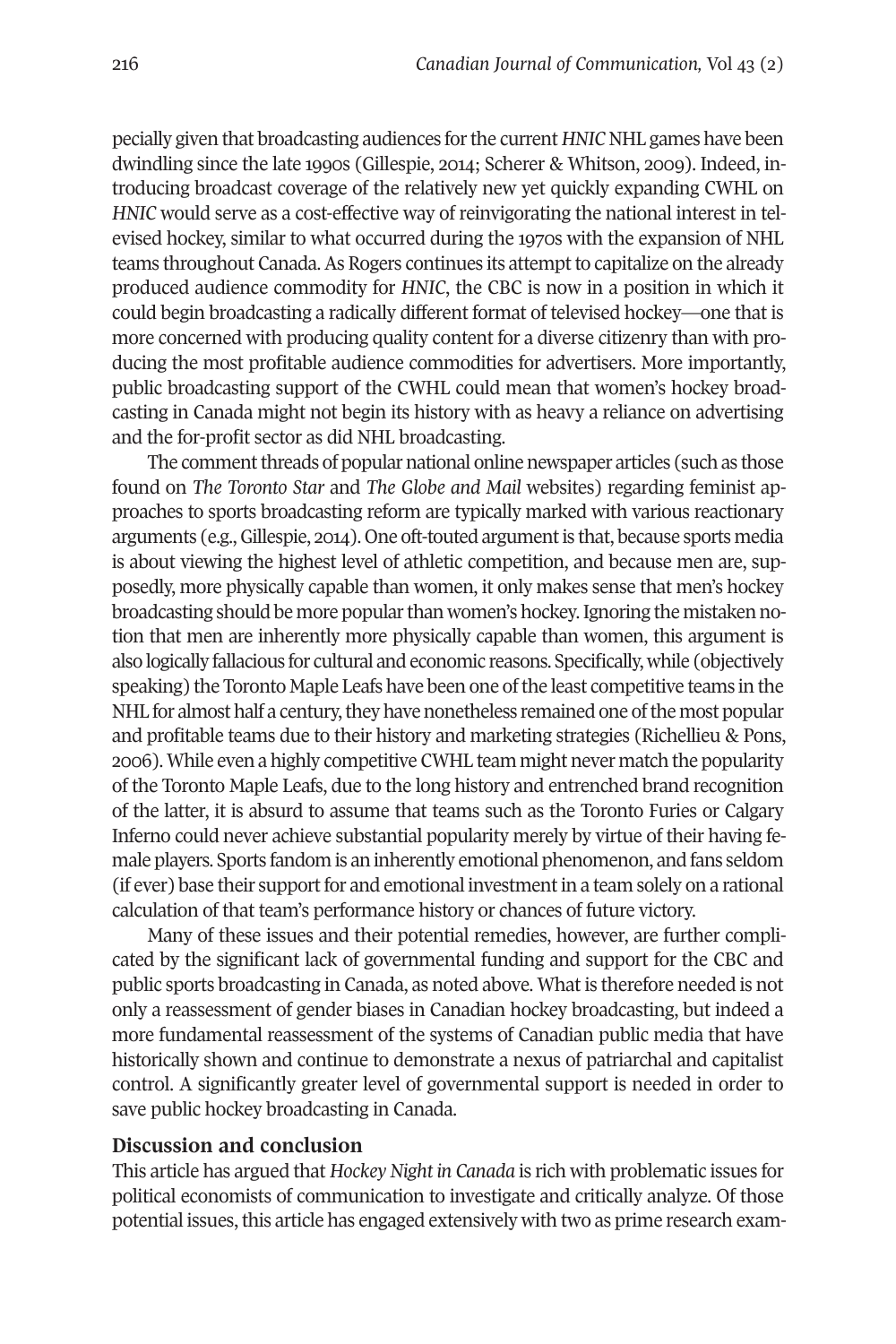ples—the recent Rogers takeover and the history of gendered audience commodities in Canadian hockey broadcasting. The history of *HNIC* has been troubled by a combination of the CBC's reliance upon advertising revenue and its decreasing public funding. As these issues have often perpetuated one another, the CBC now risks altogether losing any relationship with its most popular content, during a time when it (like many public broadcasters) faces an existential crisis. Indeed, this existential crisis is significant given that it also comes during a time when digitization and the move to digital streaming pose challenges to more traditional forms of sports broadcasting. Unless the CBC radically reshapes its sports broadcasting or state policy action is implemented soon, both the CBC and publicly accessible hockey broadcasting in Canada risk becoming relics of national media history. However, adopting coverage of women's hockey presents a potential means by which the CBC might retain at least some of its relevancy as a public sports broadcaster, especially if this adoption is coupled with early investments in digital streaming. Although there will likely always be a core audience devoted to NHL hockey, broadcasting women's hockey could allow the CBC to simultaneously retain some of its existing audience that cannot or do not wish to have to purchase sports broadcasting content from Rogers, while also fostering a more inclusive audience that is more reflective of Canada's hockey fan demographics. This would allow for the continued existence of public sports broadcasting in Canada, though with a more democratic structure given the greater levels of inclusivity.

It is also worth drawing attention to some other areas of *HNIC* that future political economy perspectives would help to better understand. Forinstance, while the current analysis provided a critical political economy perspective on the gendered audience commodity in relation to *HNIC*, future criticism could also benefit from looking into issues of race and ethnicity in public hockey broadcasting in Canada. Although, as noted above, there certainly exist gendered issues of *HNIC* audiences, various racial and ethnic minority groups (such as Indigenous persons and recent immigrants) are also often kept in the margins of advertisers' considerations (Biltereyst & Meers, 2011; Gandy, 2004; Starowicz, 2003). There remain a number of minority groups whose role in the *HNIC* audience commodity requires further critical investigation, especially given Canada's multicultural citizenry.

The issue of *HNIC* audiences is further complicated by recent advances in technology—specifically, the increasing digitization and online streaming of hockey broadcasting in Canada. Economic and regulatory aspects of online hockey broadcasting thus require further analysis, as this method of production and consumption of sports entertainment is still relatively new. Again, both digitalized and racialized audiences represent only two otherissues of concern for political economists interested in *HNIC*, and a plethora of other issues merit scholarly attention.

This initial inquiry into the political economy of *Hockey Night in Canada* has not only revealed a lack of critical and explicit economic examination of the program, but has also demonstrated the value in investigating this particular site of Canadian media. Specifically, we can now better unders[ta](#page-15-4)nd the shortcomings of a for-profit model imbedded in public sports broadcasting5 —at least in relation to both the ownership and control of *HNIC*, as well as the production and consumption of gendered audiences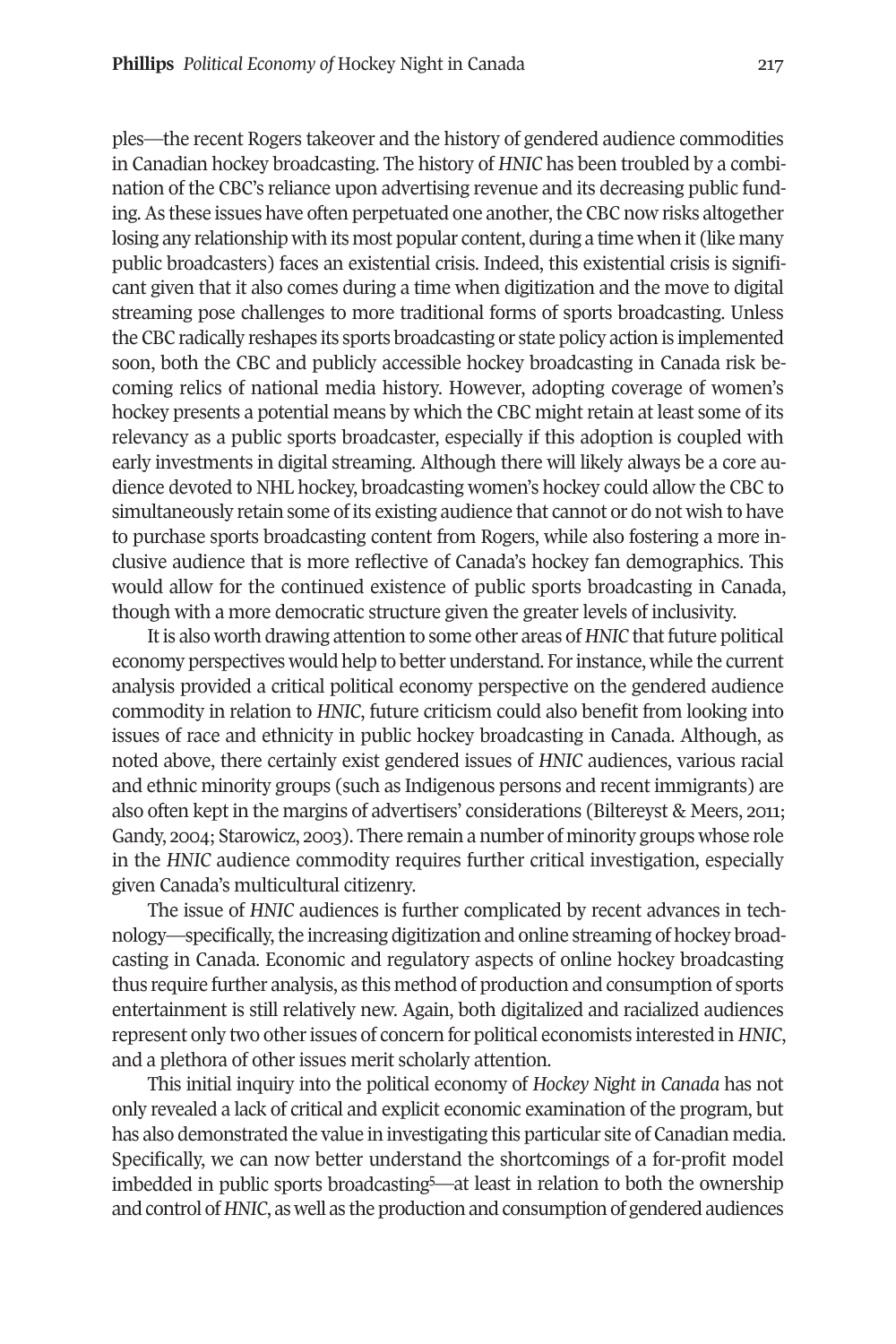and their relationship to capitalist expansion. Still, there remain a number of other issues that future research will need to address, especially given the current political and economic uncertainties facing *HNIC*, the CBC, and Canadian public broadcasting.

#### **Notes**

<span id="page-15-0"></span>1. For example, from the mid-1980s to the early 1990s, CBC total funding generated from commercial revenue increased from one-fifth to almost one-third of its overall budget (Ferguson & Roberts, 2005). Additionally, during the first five years of the Harper Conservative government, CBC advertising revenue increased by approximately \$50 million while government funding decreased more than \$350 million (CBC, 2007, 2011).

<span id="page-15-1"></span>2. By 2016, citing poor ratings for its newly redesigned *HNIC* content, Rogers also began laying off many of its own employees (Shoalts, 2016).

<span id="page-15-2"></span>3. Although there is little quantitative data regarding female versus male viewership distinctions for "Coach's Corner," the increased female viewership has been qualified and corroborated by some researchers through discourses and interviews with CBC programming executives (e.g., see Young, 1990).

<span id="page-15-3"></span>4. The Canadian Women's Hockey League was founded in 2007.

<span id="page-15-4"></span>5. See, for example, Lupien (2017), Cwynar (2017), and Scherer and Sam (2012) for discussions regarding the contemporary state of public versus private sports broadcasting.

#### **References**

- Abma, Sandra. (2016, March 22). Budget boosts funding to Canada Council, CBC. *CBC News.* URL: http:/[/www.cbc.ca/news/canada/ottawa/arts-federal-budget-canada-council-heritage-](http://www.cbc.ca/news/canada/ottawa/arts-federal-budget-canada-council-heritage-1.3501480)[1.3501480](http://www.cbc.ca/news/canada/ottawa/arts-federal-budget-canada-council-heritage-1.3501480) [June 20, 2017].
- Adams, Mary Louise. (2012). The game of whose lives? Gender, race, and entitlement in Canada's "national" game. In David Whitson & Richard Gruneau (Eds.), *Artificial ice: Hockey, culture, and commerce* (pp. 71–84). Toronto, ON: University of Toronto Press.
- Biltereyst, Daniel, & Meers, Philippe. (2011). The political economy of audiences. In Janet Wasko, Graham Murdock, & Helena Sousa (Eds.), *The handbook of political economy of communications* (pp. 415–435). Oxford, UK: Blackwell.
- Brioux, Bill. (2016, June 6). Don Cherry agrees to multiyear deal to return to *Hockey Night in Canada. The Globe and Mail.* URL: http:/[/www.theglobeandmail.com/sports/hockey/don](www.theglobeandmail.com/sports/hockey/don-cherry-agrees-to-multi-year-deal-to-return-to-hockey-night-in-canada/article30308907 ) [-cherry-agrees-to-multi-year-deal-to-return-to-hockey-night-in-canada/article30308907](www.theglobeandmail.com/sports/hockey/don-cherry-agrees-to-multi-year-deal-to-return-to-hockey-night-in-canada/article30308907 ) [September 3, 2016].
- Canadian Broadcasting Corporation (CBC). (2007). *Annualreport, 2006–07.* Ottawa, ON: CBC | Radio-Canada.
- Canadian Broadcasting Corporation (CBC). (2011). *Annualreport, 2010–11.* Ottawa, ON: CBC | Radio-Canada.
- Canadian Broadcasting Corporation (CBC). (2013). *Annualreport, 2012–13.* Ottawa, ON: CBC | Radio-Canada.
- Canadian Broadcasting Corporation (CBC). (2015). *Annualreport, 2014–15*. Report. Ottawa, ON: CBC | Radio-Canada.
- Canadian Broadcasting Corporation (CBC). (2016). *Analysis of government support for public broadcasting* [Report prepared by Nordicity]. Ottawa, ON: CBC | Radio-Canada.
- Cantelon, Hart. (2012). Have skates, will travel: Canada, international hockey, and the changing hockey labour market. In David Whitson & Richard Gruneau (Eds.), *Artificial ice: Hockey, culture, and commerce* (pp. 215–236). Toronto, ON: University of Toronto Press.
- Cwynar, Christopher. (2017). On thin ice: *Hockey Night in Canada* and the future of national public service media. *International Communication Gazette, 79*(2), 135–147.
- Davies, William. (2016). *The happiness industry: How the government and big business sold us wellbeing.* London, UK: Verso Books.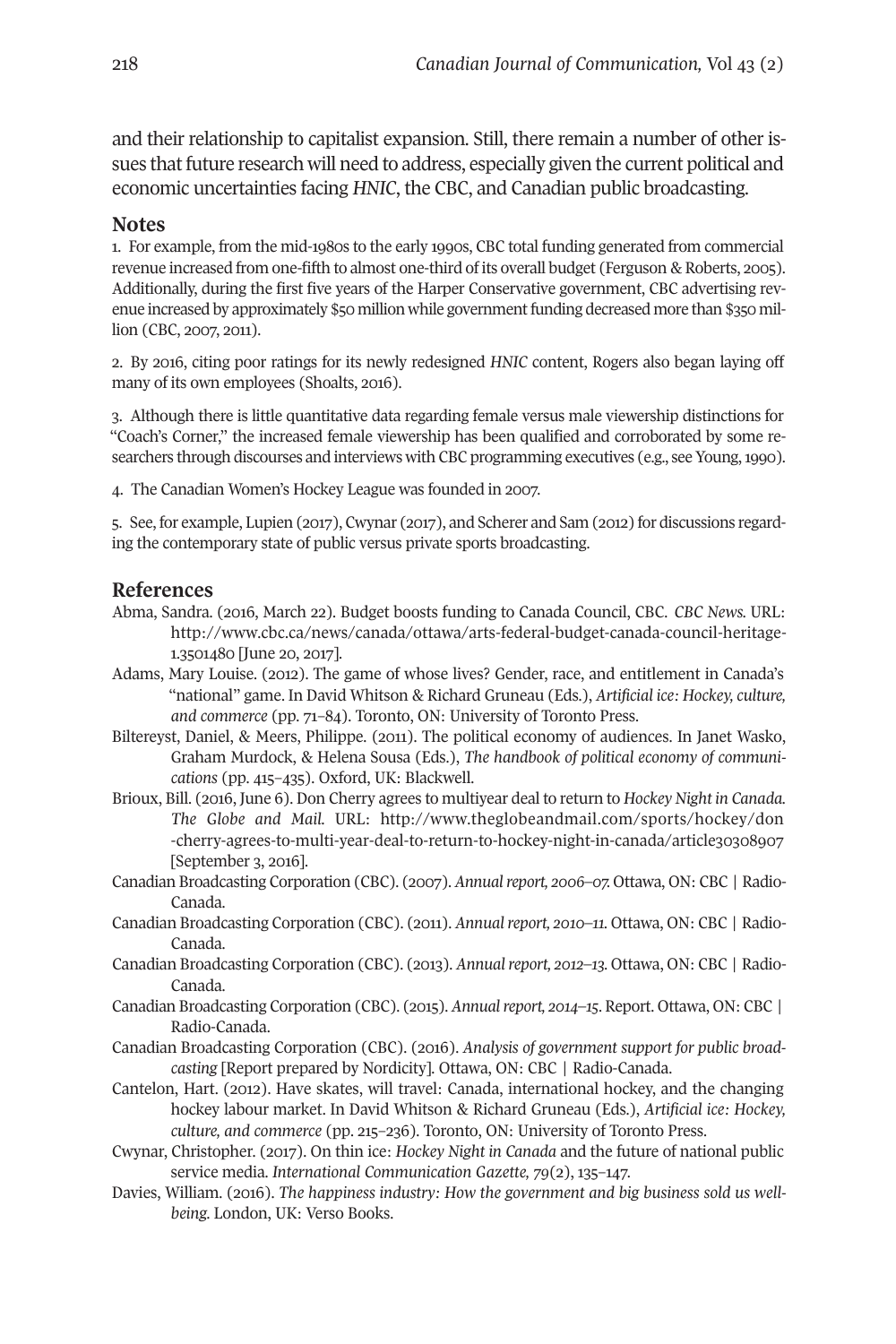- Deschamps, Tara. (2013, Nov. 26). Highlights of an iconic show: A short history of *Hockey Night in Canada. The Globe and Mail.* URL: [http://www.theglobeandmail.com/news/national](http://www.theglobeandmail.com/news/national/highlights-of-an-iconic-show-a-short-history-of-hockey-night-in-canada/article15623942) [/highlights-of-an-iconic-show-a-short-history-of-hockey-night-in-canada/article15623942](http://www.theglobeandmail.com/news/national/highlights-of-an-iconic-show-a-short-history-of-hockey-night-in-canada/article15623942) [August 20, 2016].
- Elcombe, Tim. (2010). The moral equivalent of "Don Cherry." *Journal of Canadian Studies, 44*(2), 194–218.
- Ferguson, Barry, & Roberts, Lance W. (2005). An introduction to recent social trends in Canada. In Lance W. Roberts, Rodney A. Clifton, Barry Ferguson, Karen Kampen, & Simon Langlois (Eds.), *Recentsocial trendsin Canada, 1960–2000* (pp.1–20). Kingston, ON: McGill-Queen's University Press.
- Fitz-Gerald, Sean. (2013, April 27). Don Cherry on female reporters: "I don't believe women should be in the male dressing room." *National Post.* URL: [http://www.nationalpost.com/g00](http://www.nationalpost.com/g00/sports/hockey/nhl/don-cherry-on-female-reporters-i-don�t-believe-women-should-be-in-the-male-dressing-room/wcm) [/sports/hockey/nhl/don-cherry-on-female-reporters-i-don't-believe-women-should-be-in](http://www.nationalpost.com/g00/sports/hockey/nhl/don-cherry-on-female-reporters-i-don�t-believe-women-should-be-in-the-male-dressing-room/wcm)[the-male-dressing-room/wcm](http://www.nationalpost.com/g00/sports/hockey/nhl/don-cherry-on-female-reporters-i-don�t-believe-women-should-be-in-the-male-dressing-room/wcm) [August 15, 2016].
- Gandy, Oscar H. Jr. (2004). Audiences on demand. In Andrew Calabrese & Colin Sparks (Eds.), *Toward a political economy of culture: Capitalism and communication in the twenty-first century* (pp. 327–341). London, UK: Rowman & Littlefield.
- Garnham, Nicholas. (1990). *Capitalism and communication: Global culture and the economics of information.* London, UK: Sage Publications.
- Gillespie, Kerry. (2014, March 22). Clarkson Cup tough sell for CWHL. *The Toronto Star.* URL: [http://www.thestar.com/sports/amateur/2014/03/22/clarkson\\_cup\\_tough\\_sell\\_for\\_cwhl](http://www.thestar.com/sports/amateur/2014/03/22/clarkson_cup_tough_sell_for_cwhl.html) [.html](http://www.thestar.com/sports/amateur/2014/03/22/clarkson_cup_tough_sell_for_cwhl.html) [September 9, 2016].
- Golding, Peter, & Murdock, Graham. (1996). Culture, communications, and political economy. In James Curran & Michael Gurevitch (Eds.), *Mass media and society* (pp. 11–30). New York, NY: St. Martin's Press.
- Gruneau, Richard, & Whitson, David. (1993). Hockey Night in Canada: *Sport, identities, and cultural politics.* Toronto, ON: Garamond Press.
- Hannigan, John. (2012). From Maple Leaf Gardens to the Air Canada Centre: The downtown entertainment economy in "world class" Toronto. In David Whitson & Richard Gruneau (Eds.), *Artificial ice: Hockey, culture, and commerce* (pp. 201–214). Toronto, ON: University of Toronto Press.
- Houpt, Simon. (2013, November 26). A new chapter for iconic brand *Hockey Night in Canada. The Globe and Mail.* URL: [https://www.theglobeandmaill.com/news/national/a-new-chapter](https://www.theglobeandmaill.com/news/national/a-new-chapter-for-iconic-brand-hockey-night-in-canada/article15625191) [-for-iconic-brand-hockey-night-in-canada/article15625191](https://www.theglobeandmaill.com/news/national/a-new-chapter-for-iconic-brand-hockey-night-in-canada/article15625191) [August 20, 2016].
- Howell, Colin D. (2001). *Blood, sweat, and cheers: Sport and the making of modern Canada.* Toronto, ON: University of Toronto Press.
- Jhally, Sut. (1989). Cultural studies and the sports/media complex. In Lawrence A. Wenner (Ed.), *Media, sports, and society* (pp. 70–96). London, UK: Sage Publications.
- Jhally, Sut. (1990). *The codes of advertising: Fetishism and the political economy of meaning in the consumer society.* New York, NY: Routledge.
- Livant, Bill. (1979). The audience commodity: On the "blindspot" debate. *Canadian Journal of Political and Social Theory, 3*(1), 91–117.
- Lupien, Philippe-Antoine. (2017). Sport and public service in Canada: The roots of the inherent bonds between the Canadian Broadcasting Corporation/Radio-Canada and the Olympic Games. *International Communication Gazette, 79*(2), 120–134.
- McKinley, Michael. (2012). Hockey Night in Canada: *A legacy in three periods.* Toronto, ON: Penguin Canada.
- Meehan, Eileen. R. (2002). Gendering the commodity audience: Critical media research, feminism, and political economy. In Eileen R. Meehan & Ellen Riordan (Eds.), *Sex and money: Feminism and political economy in the media* (pp. 209–222). Minneapolis, MN: University of Minnesota Press.
- Mirrlees, Tanner. (2016). *Hearts and mines: The US empire's culture industry.* Vancouver, BC: UBC Press.